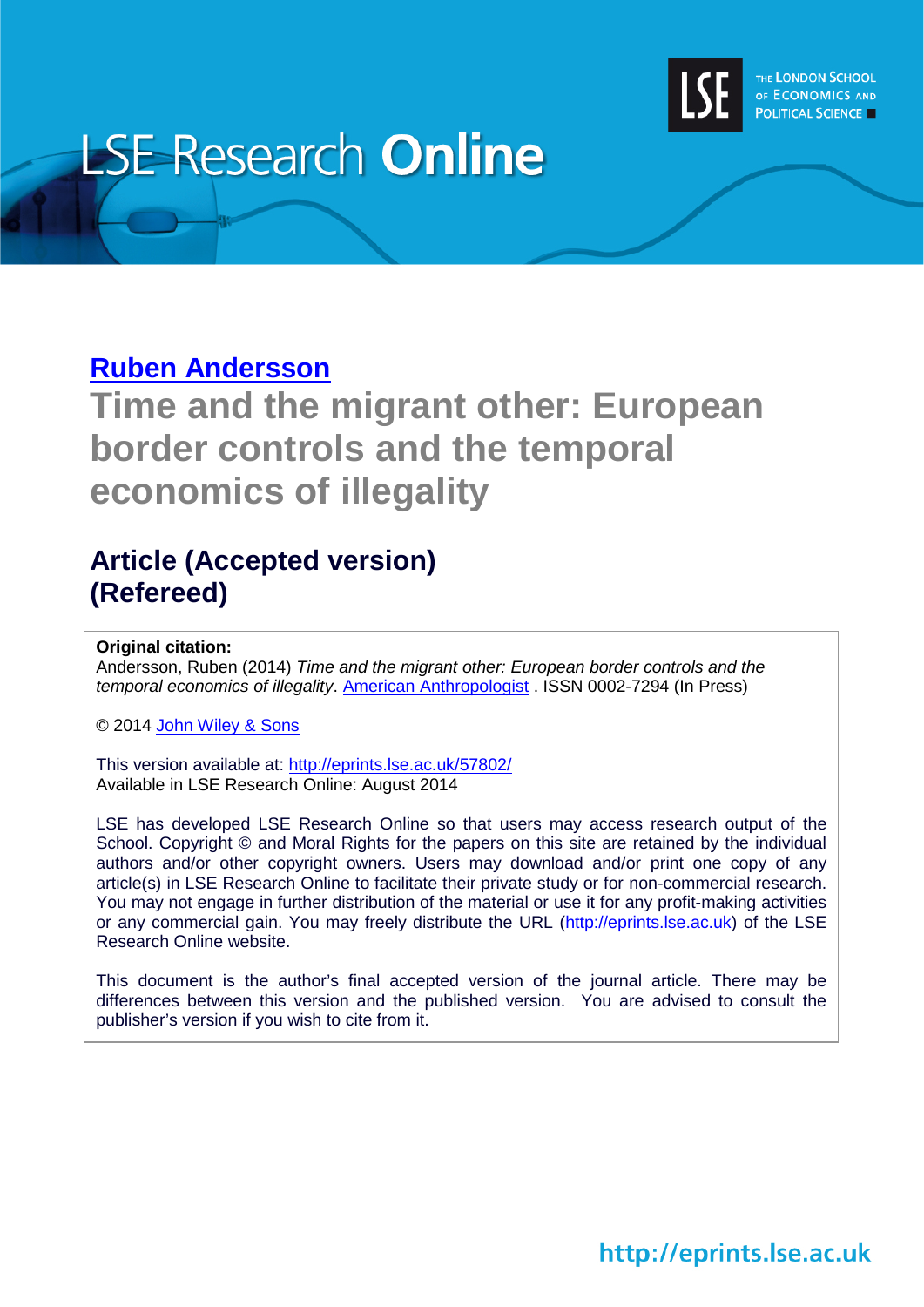# **Time and the migrant Other: European border controls and the temporal economics of illegality**

The rich world's borders increasingly seem like a battleground where a new kind of 'threat' is fought back – the so-called 'illegal migrant'. At Europe's southern frontiers, sea patrols, advanced surveillance machinery and fencing keep migrants out, much like at the US, Israeli or Australian borders. Such investments have created a dense web of controls that displaces the border both inward and outwards, into the borderlands beyond it. This article, building upon recent border studies and ethnographies of illegality, explores Europe's migration controls by focusing on their *temporal* aspects. In the borderlands, it shows, irregular migrants are not only subjected to extended periods of waiting, as migrants often are; they also face an active usurpation of time by state authorities through serial expulsions and retentions. The ways in which migrants' time is appropriated reveal a complex economics of illegality, complementing existing 'biopolitical' perspectives on Europe's borders.

In the sweltering days of August 2010, I was visiting the police headquarters in Ceuta, a small Spanish enclave on the African side of the Strait of Gibraltar. Behind a cluttered desk sat the chief of Ceuta's police migration bureau, who had a big problem on his hands. One block away, irregular sub-Saharan migrants stuck in the enclave had staged a loud protest, clamouring for 'freedom'. Housed in a 'temporary reception center' (Centro de Estancia Temporal de Inmigrantes, or CETI) at the very edge of Ceuta, the migrants had marched on the central square, where they congregated in front of the Spanish government delegation. Facing riot police, they chanted a mix of *Africa, liberté* and Shakira's *waka waka* – this was the time of the soccer World Cup. Most of them were dressed in the CETI's handout jogging dress, their T-shirts torn and twisted into turbans or scribbled upon as makeshift placards. 'CETI is a prison' read one. 'CETI Guantánamo Libertad' said another. This is what their increasingly desperate protest was about: migrants' indefinite retention in Ceuta at the behest of Spanish police and European politicians.

The police chief leafed through his files and muttered a reply as I asked about any impending crackdown. 'What they're doing is perfectly legal, anyone has the right to demonstrate,' he said. As he saw it, they simply had to wait for their turn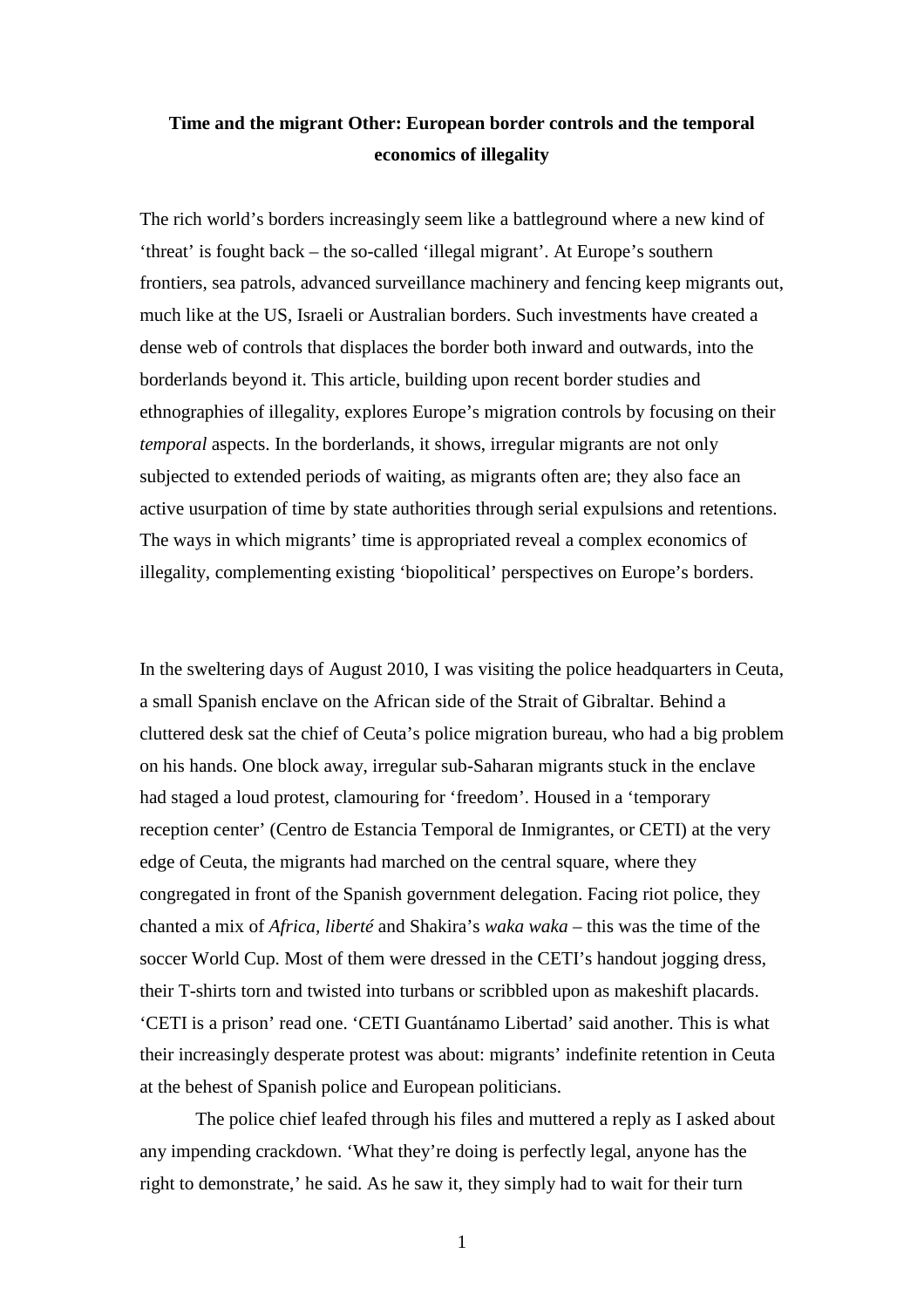before being sent on to *la península,* or the Spanish mainland. 'In the meantime they will stay here, free, with the same freedom as you and I have to move around a territory of 19 square kilometers.' But as I asked him about a recent drop in irregular migrants entering the enclave – either over its perimeter fences, smuggled in cars, or in inflatable dinghies – the police chief swiftly qualified his notion of freedom. 'Ceuta, of course, is in plain language... almost a mousetrap [*ratonera*], migrants who arrive don't know whether they will leave in 15 days [or whether] they will spend two years here, and I don't think that's in their interest.'

The protesters' rendering of the 'temporary' reception centre as *Guantánamo* and the police chief's description of Ceuta as a 'trap' highlight in stark fashion the central theme of this article – that is, the rising stakes over migrants' time at Europe's borders. Increasingly, irregular migrants trying to enter EU space – and Ceuta, like its sister enclave Melilla, is EU territory – are retained for long periods, whether in the facilities for migrant detention springing up across the continent or in the type of 'open' center pioneered in the enclaves. The time delay built into their migratory experience provides important insights into Western states' response to unauthorized human mobility, on display from the Arizona desert to Australian coasts and European shores. Temporality, it will be argued, has become a multifaceted tool and vehicle – even a weapon of sorts – in the 'fight against illegal migration'.

Of course, migrants have always been subjected to waiting and wasted time as they move across international borders. From 1892 onwards, European emigrants arriving in Ellis Island after weeks at sea endured waits for medical examinations while warehoused in bunks, hoping their relatives or 'sponsors' would show up and finally take them into United States proper. [1](#page-28-0) Yet mobility in the pre-war years was nevertheless relatively smooth in comparison with recent decades. Ever since rich states put an end to their labor migration programs around the 1970s, controls have toughened to the point of impossibility, at least for certain *kinds* of travelers. Waiting, insecurity and eventual refusal have come to characterize border experiences for those without the economic, social and cultural capital needed to deploy 'flexible citizenship' in a world on the move (Ong 1999).

This link between cross-border movement and waiting – or, as one review on migrant temporalities puts it, the 'strong relationship between power, the state and management of time' (Griffiths et al 2013:30) – has been noted in studies of contemporary migratory regimes. Pijpers (2011), delineating the 'political economy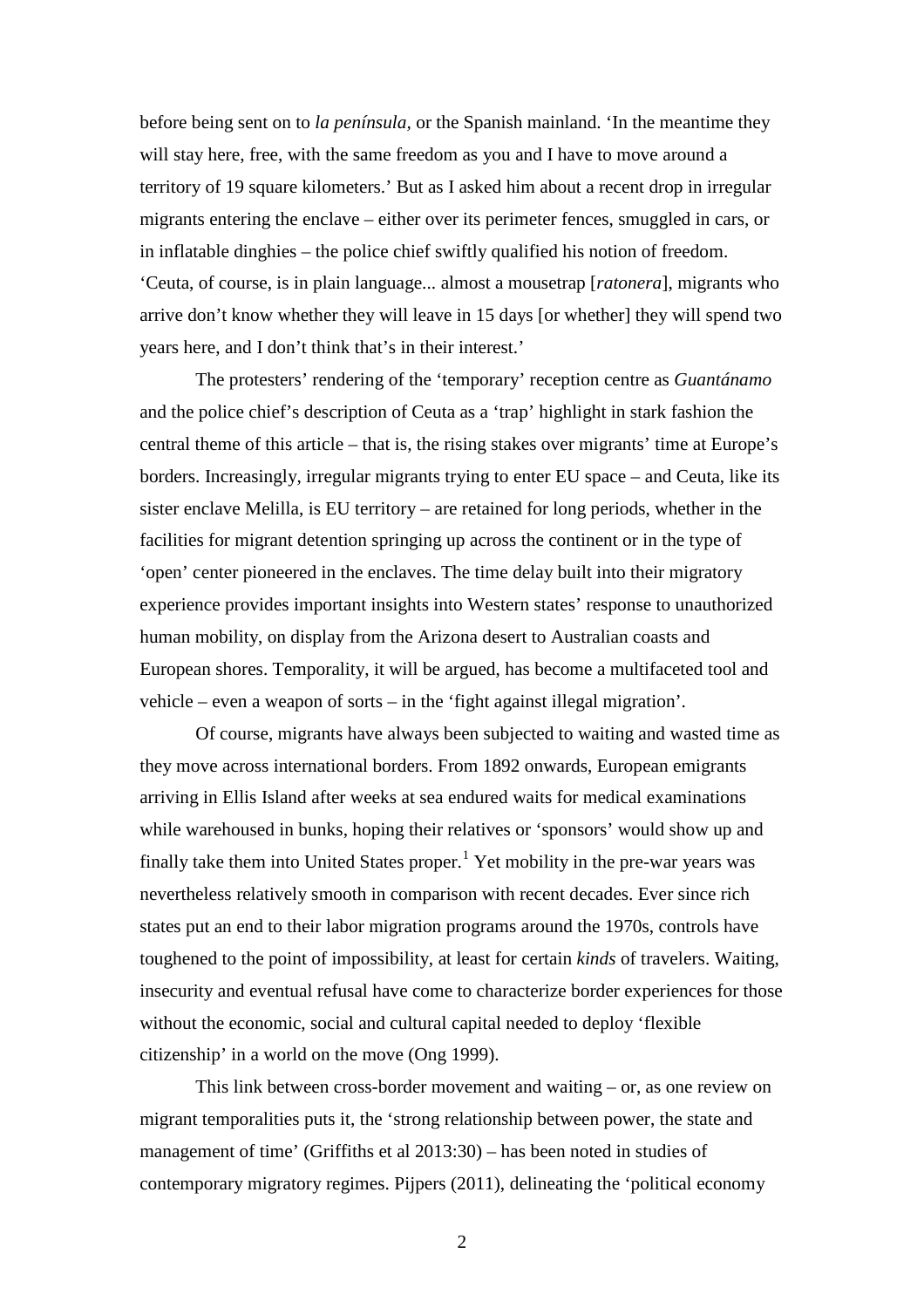of waiting' in European labor migration, has argued that 'the ensemble of border control practices finds expression in the metaphor of the *queue'* (2011:431; emphasis in original). Yet some foreigners – asylum seekers or those scheduled for deportation, for instance – would *wish* for such a queue, stuck indefinitely as they often are in detention centers run by large private corporations. Ceuta's protest against 'Guantánamo' can thus be linked to a long historical genealogy and a broad contemporary field of temporal exclusion in international migration. Yet something more sinister was also going on at the Spanish-African border – that is, something more than a simple waste or negation of migrants' time. Pijpers (2011:432) goes on to ask: 'Is waiting *just* a byproduct of state institutions and bureaucracies or might it be a tactic, a management technique that is not outside but fully part of the state, struggling as it does to strike a balance between sedentarist and flexible ideologies?'

This article will give a resounding 'yes' to this question, showing how waiting-as-technique plays out in extreme fashion among the most 'undesirable' of mobile people in contemporary Europe – the so-called illegal African migrants at the southern EU borders.<sup>[2](#page-28-1)</sup> Among them, it will be seen, the authorities engage in an active *usurpation* of time for the purposes of migration control.

This usurpation – or the threat of it – occurs in different forms across the rich world today, as brief comparative examples throughout this article will show. In the U.S. 'Operation Streamline', irregular migrants are pushed through mass trials and deported back to Mexico far from their place of entry. In collectively pleading guilty to crossing illegally, they avoid a much steeper punishment – a potentially long incarceration. In Australia, meanwhile, asylum seekers arriving by boat are diverted to outsourced detention centers in Papua New Guinea and Nauru, where they face long and uncertain periods of waiting. In 2014, video footage emerged of Australia's immigration minister exhorting those held there to go home to their war-hit countries – or else face a 'very, very long time' in detention.<sup>[3](#page-28-2)</sup>

Such callous warnings are rare for the simple reason that they open the state to human rights challenges, or else risk fomenting protests. Indeed, in Spain politicians have largely steered clear of overt references to the logics of retention. Except, that is, for a few unguarded moments such as the one I shared with the police chief in Ceuta, who went on to explain how migrants were quite simply blocked in order to strangle the finances of the 'mafias' who brought them there. He illustrated this by positioning himself as a hypothetical trafficker: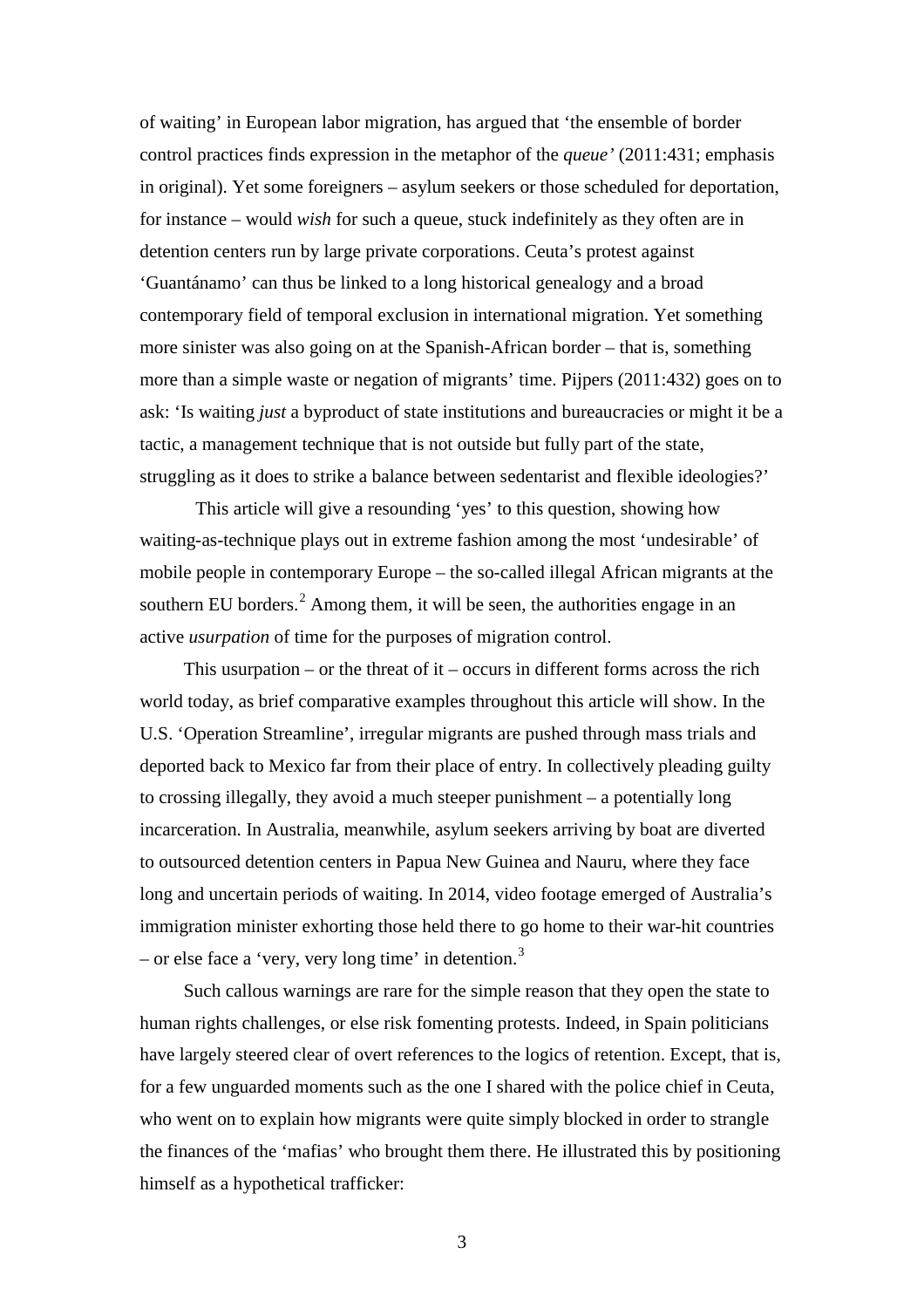'If I pick up 100 women in Nigeria to bring them from there and put them in Madrid [for prostitution], I have an estimated cost of, I guess,  $\epsilon$ 6,000 for each one' in smuggling them into Spain, he said. The women pay €3,000 each up front and the rest once they arrive,  $€300,000$  in total; this means the smuggler needs to invest the remaining €300,000. 'If you withhold 50 of them in Ceuta and you repatriate another 50, my business will be in ruins!' he exclaimed. 'I've lost, because the poor woman who was heading [to the peninsula] can't pay. I've lost  $\bigoplus$  50,000, and you've withheld the other women here for two years, that's two years that I have immobilized capital, that's another  $\in 50,000$  lost.'

The strategy, then, was to remove Ceuta and Melilla from the smuggling route by selectively retaining and deporting migrants. In this policing effort, the time migrants spent in the enclaves constituted *capital* withheld from the presumed smuggling rings. However, the 'mafias' were not the real target of this strategy, since most sub-Saharan migrants – as the police chief was well aware – had arrived in Ceuta through their own efforts. For these migrants, retention constituted collective punishment, reducing them to indefinite confinement in Ceuta and Melilla.

To understand the predicament of the migrants as well as the logics behind their confinement, this article will drawn on two interrelated fields: interdisciplinary studies of border controls, and recent ethnographies of irregular migration. As a consequence, it will move back-and-forth between the temporalities of control and of migration – that is, state time and subjective time – in order to highlight their intricate entanglements. Based on 'mobile' fieldwork across the Spanish-African border over 14 months in 2010-11, the article will use three scenarios to build a picture of the border's complex 'geography of time' (Glennie and Thrift 1996:280), moving from the EU's top-down surveillance vision to the migratory journey and, onwards, to the battle over time in the Spanish enclaves.<sup>[4](#page-28-3)</sup>

A focus on the materialities of time-spaces of control, it is argued, may contribute with new ethnographic frames on migration by combining views from the 'top' of policing and politics with those from 'below'.[5](#page-28-4) This involves taking on the ethnographic challenge – formulated by Robert Desjarlais and advocated by Willen (2007:12) in the field of 'illegal' migration – to 'link the phenomenal and the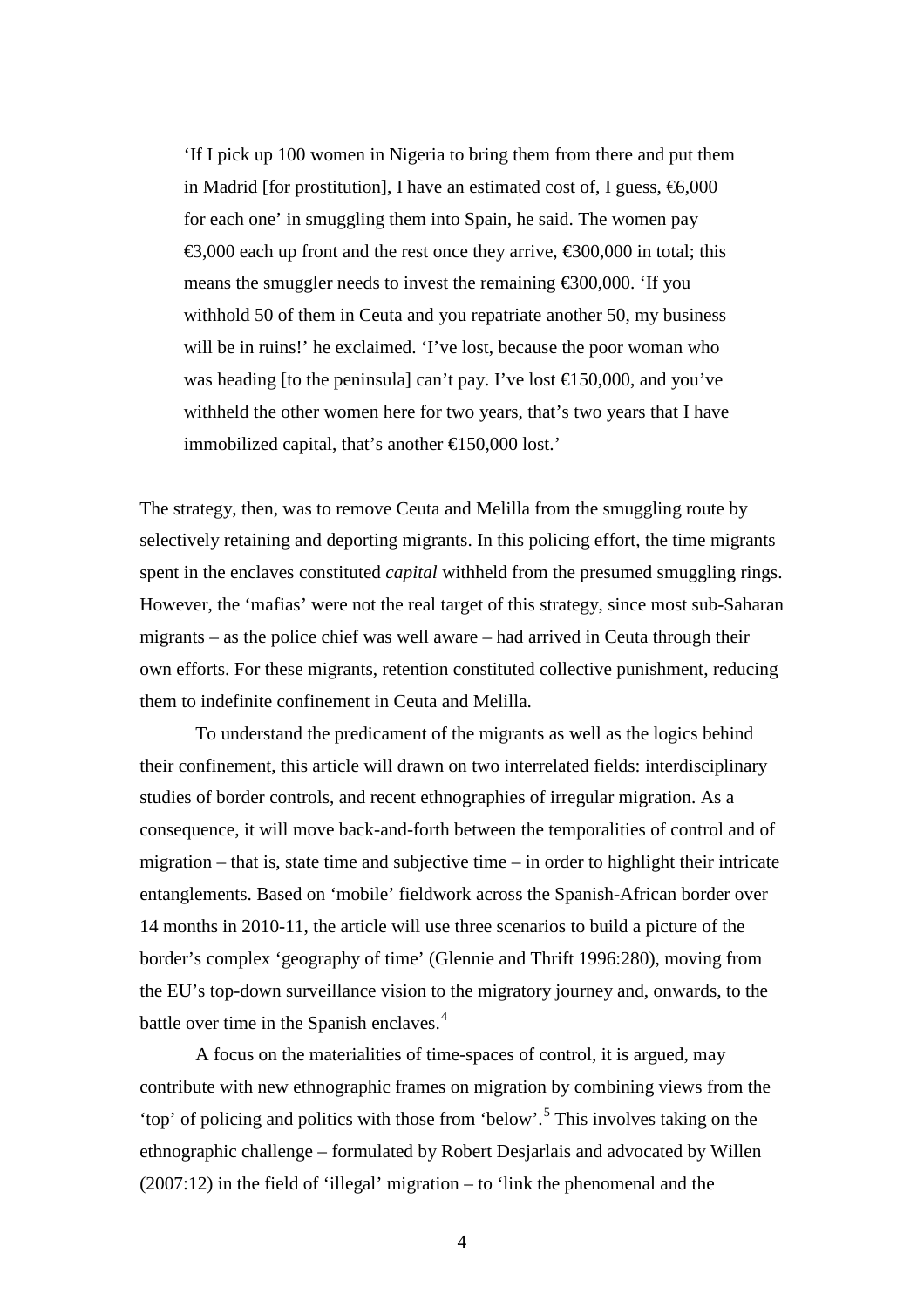political'. One way in which migration scholars have powerfully done so already is through biopolitics, drawing on the different readings of this concept by Foucault (2008) and Agamben (1998; see e.g. Fassin 2001). This article, however, goes down a slightly different route in adding an *economic* element to such existing studies. The appropriation and usage of migrants' time, it will be seen, plays into a larger economics of illegality, generating unequal gains and distressing human consequences at the rich world's borders.

#### **The time of control: the border's landscape of time**

At Ceuta's border, 'Fortress Europe' appears as a spectacle of glistening steel. Twin six-metre fences undulate through the hills, cleaving the North African hillside in two. Bright spotlights, sensors, sentry boxes and cameras are strung out around the perimeter. Razor wire adorns the external fence, beyond which await Moroccan soldiers, enrolled into Europe's migration controls thanks to a complex diplomatic give-and-take between Rabat, Madrid and Brussels.

Like at the US-Mexico divide, monitored by drones and shielded by barriers, the borders of Europe increasingly seem like a battleground where a new kind of 'threat' is fought back – the 'illegal migrant' (Andreas 2003). The sight of 'boat people' packed into unseaworthy boats, or of migrants charging across the fences, has become a recurring spectacle on European TV screens, despite the statistical smallness of any supposed clandestine 'invasion' (De Haas 2007). Yet this 'border spectacle' (De Genova 2012) also encompasses the controls in their own right. Sea patrols, satellites and surveillance aircraft now scour the Mediterranean in search for migrant boats; high-tech fences keep migrants out of Greece and away from Ceuta and Melilla; and new electronic systems link security forces from Mali to Madrid and the Warsaw headquarters of the EU's young border agency, Frontex. Through such initiatives, Europe's external borders increasingly seem to be everywhere yet nowhere (Vaughan-Williams 2008): a dense web of controls that displaces the border both inward and outwards, throughout European space and into the borderlands beyond it.

An interdisciplinary literature on this fortification has emerged in recent years, often focusing precisely on the spatial arrangements of the EU border. In a recent review, Sarah Green (2013:350) has identified a 'spatial turn' in European border research, evident in the field of migration in concerns with mapping the continent's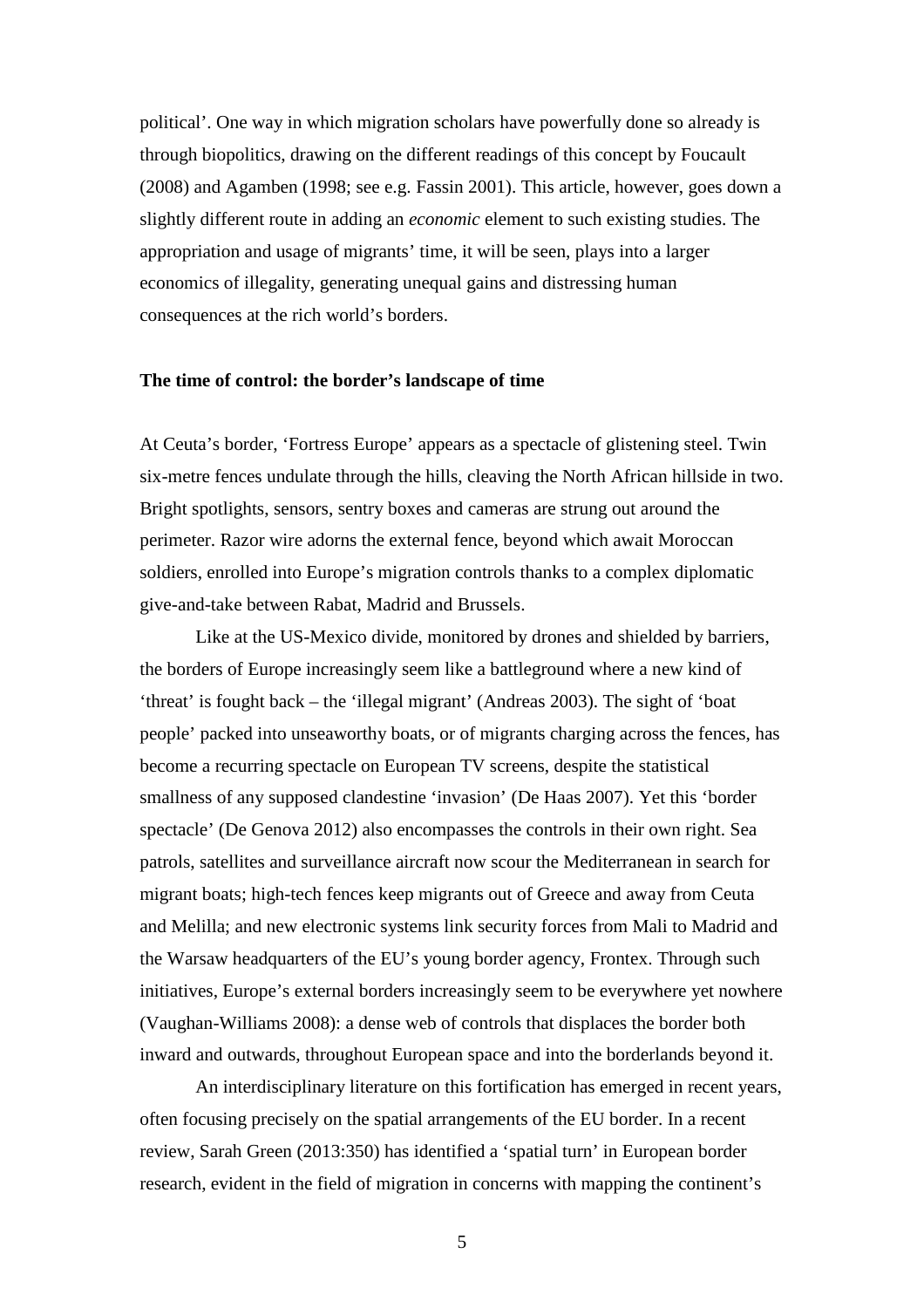'borderscapes' (Rajaram and Grundy-Warr 2007), with delineating the proliferation of spaces of control (Balibar 1998), or with tracking the border's 'deterritorialization' and 'reterritorialization' (Walters 2004). Summing up these trends, one contribution notes that critical border studies, 'rather than treating the concept of the border as a territorially fixed, static, line (as paradigmatically depicted by Mercator's map)', are increasingly 'thinking of it in terms of a series of *practices*' (Parker et al 2009:586).

This focus on the 'process of bounding' (Wastl-Walter 2011:2) is not news to anthropologists, who have long looked at forms of 'frontier praxis' around Europe's borders, to borrow a term from Driessen's (1992) seminal work in Melilla. Yet when it comes to the interdisciplinary debates on migration controls, an increasingly dominant task for border forces, one aspect of 'frontier praxis' is often left relatively unaddressed – the *temporality* of such controls (Griffiths et al 2013; Khosravi 2014). In anthropology, such temporal aspects have been tentatively explored, for instance, in works considering the time lags built into US border patrolling (Heyman 1995), the 'temporality of everyday risk' among migrants (Willen 2007:22), and experiences of waiting among asylum seekers and immigration detainees (Griffiths 2014; Rotter 2010). Inspired by such studies, this section will focus on the temporalities of border control measures, as well as their entanglement with notions of anticipation, preemption and risk.

In Ceuta, the Spanish Guardia Civil – in charge of patrolling the fence – somewhat surprisingly saw the imposing, EU-funded barrier as a mere 'obstacle'. To one officer, 'the fence has the function of giving us a few minutes extra in arriving at the place [of attempted crossing], it does not dissuade.' Those few extra minutes were of utmost importance for the sentinels at the EU's southernmost borders. In Ceuta's sister enclave Melilla, beset by desperate entry attempts by sub-Saharan migrants hiding in the Moroccan hills, the official aim was for a patrol car to arrive within a minute of a sensor detection at the fence. Such rapid detection and deployment was key for a simple, unstated reason: to enable removal from the border. If apprehended around the fences, migrants were simply sent back informally – and extralegally – into the hands of Moroccan forces. The Moroccans in turn expelled migrants to the closed Algerian border, from where they often made it back to the enclaves by foot over several days.<sup>[6](#page-28-5)</sup> In this way, their entry attempts had temporarily been averted.

To explore Europe's border controls, several studies have in recent years drawn on Virilio's (1986) notion of 'dromology', or the logic of speed (see e.g. Bigo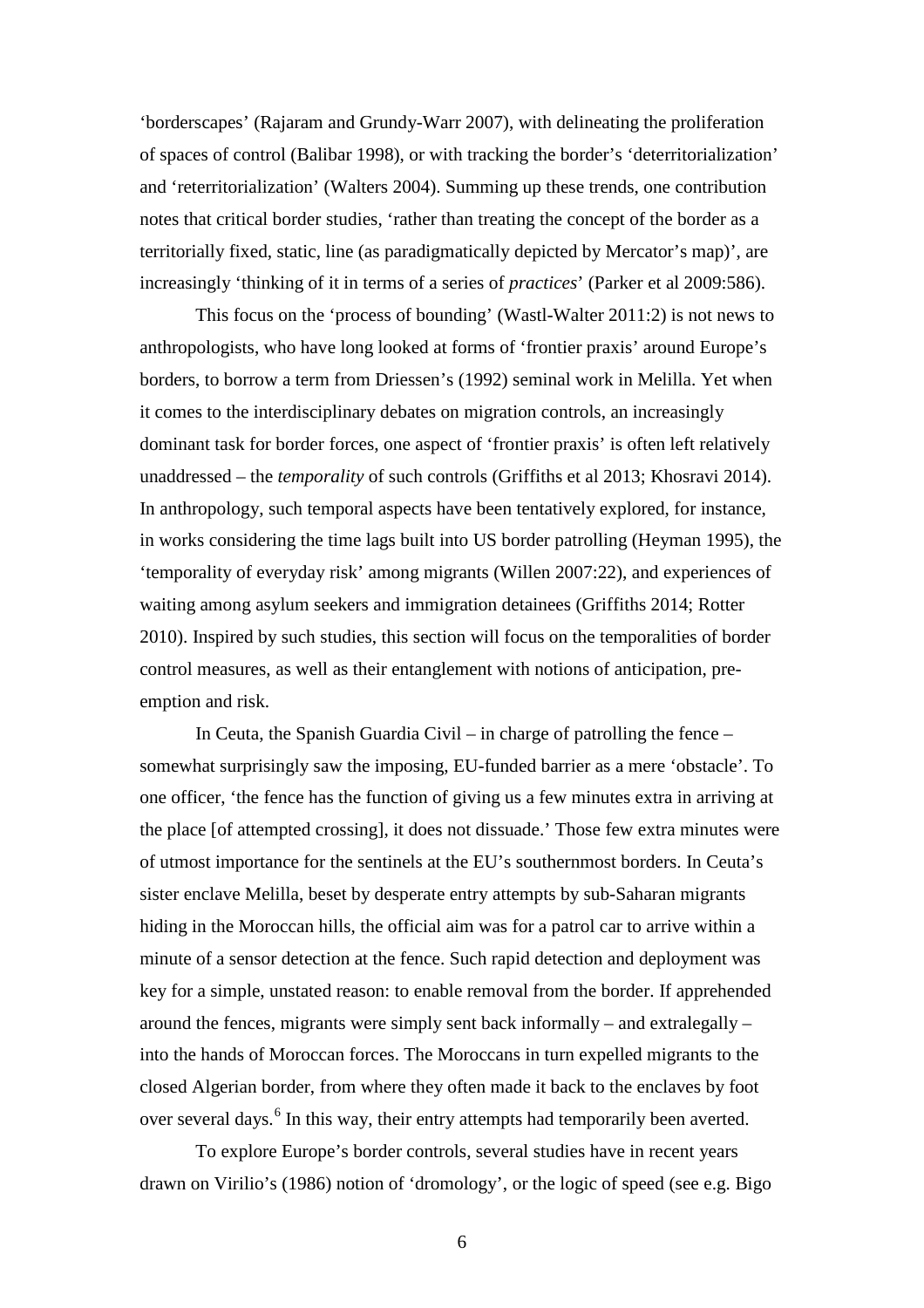and Guild 2005:1). For Virilio, the quest for speed is intimately linked to militarization and the reorganization of territory (Armitage 1999:6) – something that was was amply illustrated in the border technology rolled out not just in Ceuta, but along the whole external EU border. While the Ceuta fence illustrated the most extreme 'militarized' logic of speed – a few extra seconds for the guards at the fence, culminating in long days on the road for expelled migrants – more abstract temporal features were on display elsewhere in Europe's border control landscape.

Besides the fortified fences, Spain has been at the vanguard of sea surveillance since the installation of an advanced coastal radar system from the late 1990s onwards. This 'life-saving' system, known as SIVE (Sistema Integrado de Vigilancia Exterior), aims for near-instant detection and interception of migrant boats. SIVE's aim of early interception has been enthusiastically taken up by Frontex and its partners, as I saw at the 2013 European Day for Border Guards in Warsaw. Amid the glossy stalls of border agencies and defense contractors, one Frontex officer in front of a large touch-screen map showed me, with a quick swipe, how migrant interceptions were being instantly uploaded into an interactive interface used by Europe's new national coordination centers for border surveillance. The purpose of such 'near real-time' sharing, the officer explained, was the same as that of SIVE and the fences: early detection of migratory flows in order to 'adequately and quickly respond' – and thus, he insisted, to 'save lives'.

In Warsaw, in short, the quest for time-space compression motivated the large investments in new information-sharing systems for the EU frontiers. Real-time intelligence, or as close to it as possible, was of the essence.

This logic is taken to its furthest yet in the 'European external border surveillance system', or Eurosur, an advanced information-sharing system between Frontex and national security forces. The aim of Eurosur is, again, to enhance 'reaction capability' through a smooth process that converts the border into a species of information channel communicating up, sideways and down in a chain of signals.

As one commentator on Eurosur puts it:

[C]ontemporary border control practices do away with the perpetual present of vigilance on the border-line and the excruciatingly slow passing of time. The key ethical premise, here, is speed, and the possibility of projecting controls as quickly as possible at any given point that is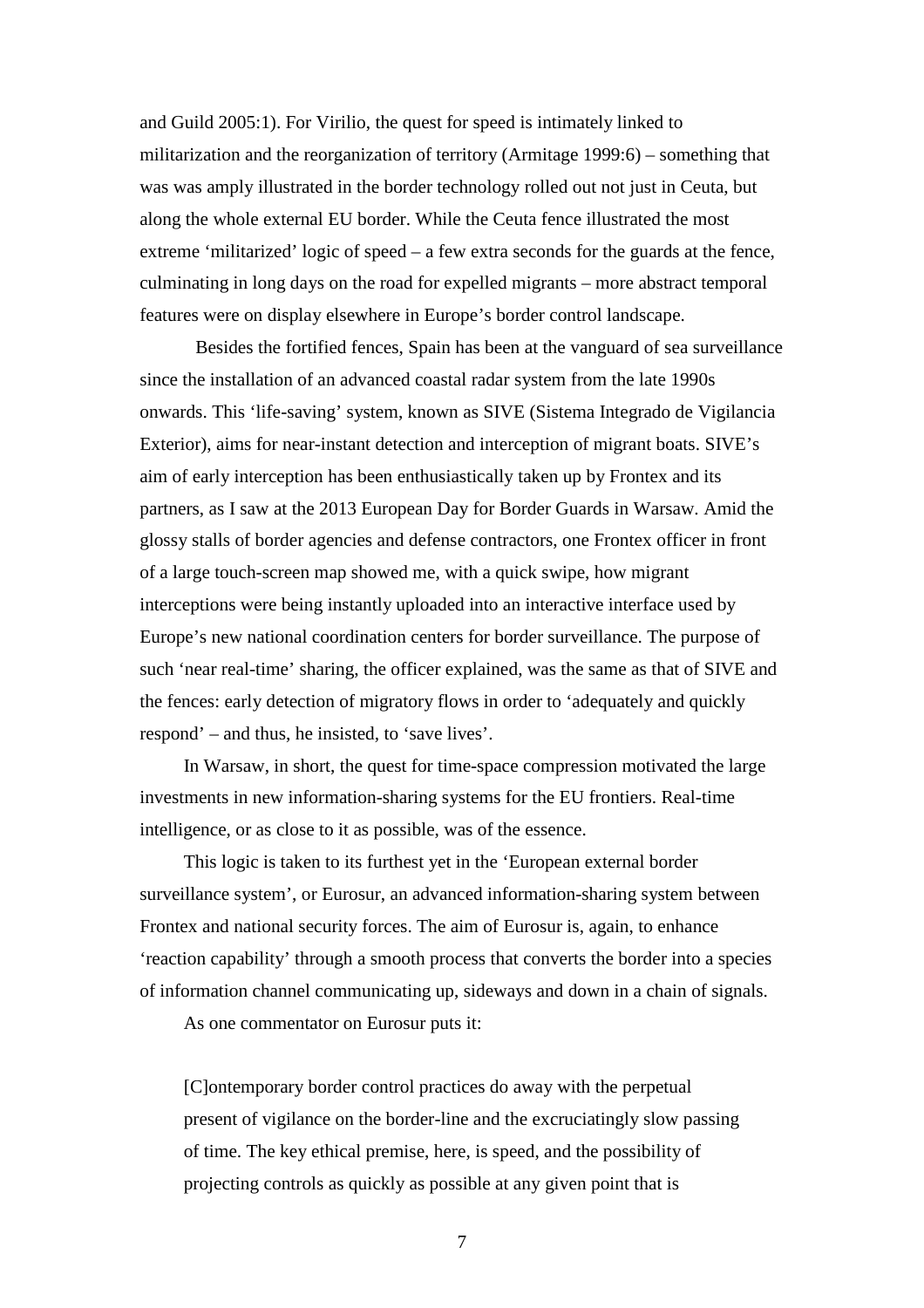considered problematic. Spatiality and temporality, in this perspective, are not only problematized in terms of 'where' and 'when', but also in terms of 'how fast?' (Jeandesboz 2011:123).

This quest for speed is intimately tied up with the concept of risk. I have discussed elsewhere how risk analysis, promoted by Frontex, has not only channelled the energies of border forces into the task of controlling migration – it has also facilitated the growth of an 'illegality industry' around the distribution of migratory risk (Andersson 2014). Here, however, it is worth dwelling briefly on the temporal modalities – rather than the distributive possibilities – of risk. As scholars such as Anthony Giddens have noted, risk is 'a central tool in the modern endeavor of "colonising the future"' (Selchow 2014:69), which involves seeing 'the future [as] a "territory" to be "occupied"' (Giddens 1999:5). Applying this to Europe's migration controls, the seas are not only physically occupied by patrols, but they are also colonized in a temporal sense thanks to pre-emptive, risk-based action. The key task of speedy intervention is to prevent unauthorized movement *before* a migrant has crossed the border. In Eurosur, then, the few extra seconds that allow the Guardia Civil's patrol cars to reach the fences in time to 'repel' the migrants has been replaced with a much more abstract usage of time, reaching into the 'prefrontier' beyond the border in order to cut short any intention to cross.

Noting these developments, Mountz and Hiemstra (2012:467) see borders as increasingly mobile in 'enclosing' migrant vessels or bodies in anticipation of a transgression. However, the effect of early interception, as seen at Ceuta's fences, is simply the *deceleration* of migratory movements, as Andrijasevic (2010) has also noted at the Italian entry port of Lampedusa. Border workers themselves are aware of these dynamics, and for that reason frequently present their task as one of channelling or slowing down the 'flow' rather than blocking it altogether. One Spanish police officer, for instance, insisted that 'you have to leave an escape route' so as not to create a 'pressure cooker' at the border. As a consequence of such strategies, migrants are speedily diverted, deported or left stranded, only to eventually make it back again through the rugged terrains of the 'prefrontier', more desperate and destitute than ever.

Looking briefly beyond the European borders, this scenario should sound familiar to American audiences – and for good reason. There is a constant give-and-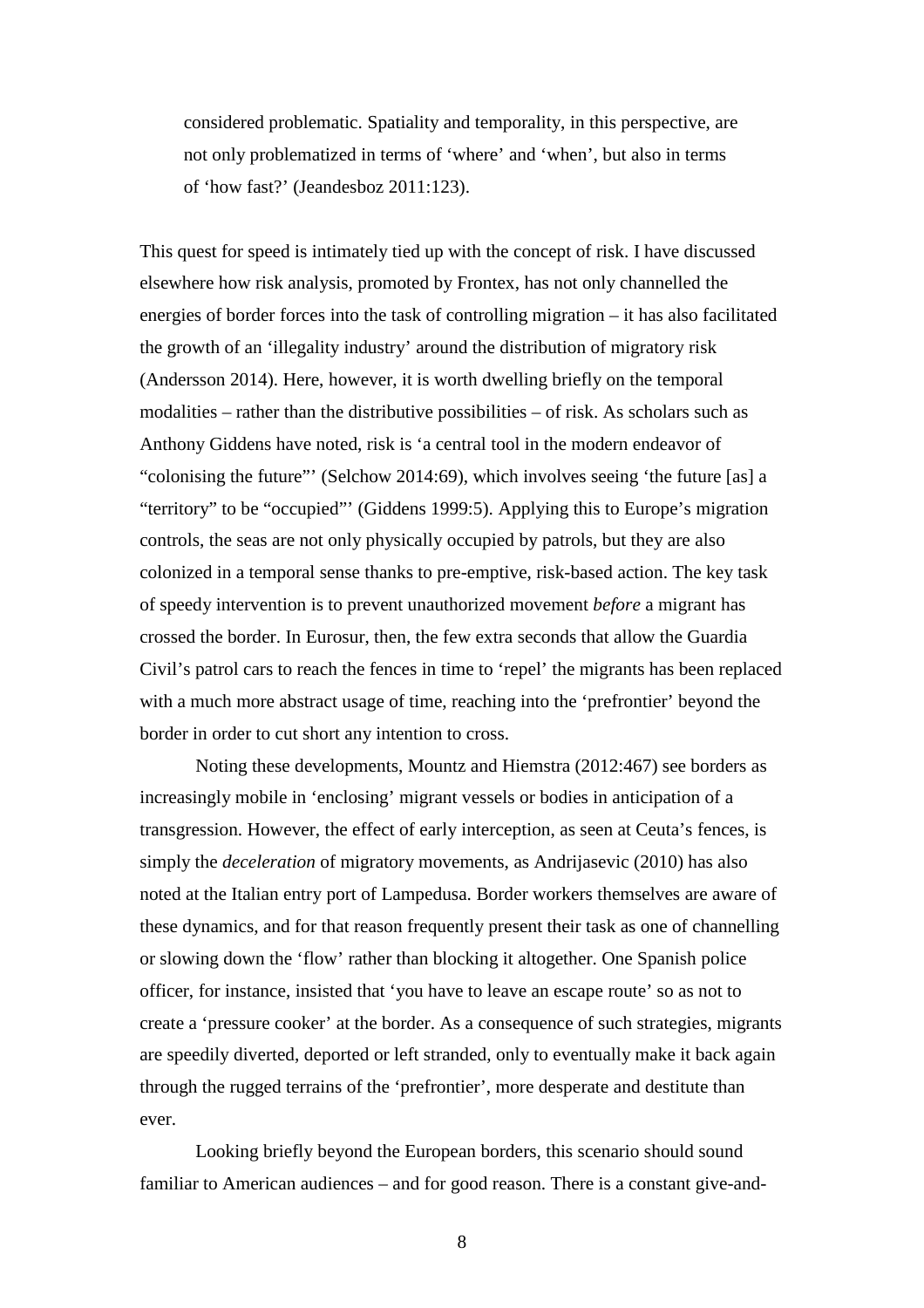take between militarized controls on both sides of the Atlantic, with European states often adopting U.S. border innovations. However, geographical and geopolitical constraints also lead to important differences (Andreas and Snyder 2000). In the States, a land border shared with a single neighboring country allows for faster interception and removal, yet also means that many more migrants make it across. By contrast, Europe's *maritime* southern borders, shared by a multiplicity of E.U. and neighboring states, complicate the tasks of joint detection and interception, yet also allows for a more effective 'buffering' of migrants on the other shore of the Mediterranean.

The intricate interactions between geography and temporality in migration controls create what I wish to call, building on Glennie and Thrift (1996), a peculiar *landscape of time*. In the European case, this landscape has a paradoxical quality, as seen at the fences: it is both the product of ever higher speeds and connectivity, yet also creates a migratory experience characterized by slowness and stasis. In this sense, Europe's 'fight against illegal migration' shows how globalization, if conceptualized as a reorganization of time and space (Inda and Rosaldo 2002), not only involves 'time-space compression' à la Harvey (1989) but also a potential *extenuation* of time and *stretching* of space in certain settings (cf Katz 2004). The Euro-African borderlands is such a setting, where migrants endure the physicality of border crossings and dwell in liminality for months on end, all the while tapping into transnational cash flows, smuggling rackets and mobile technologies. The official striving for a 'virtual' border has, in short, created the opposite type of border for those who traverse it: a postmodern wilderness, to which we will now turn.<sup>[7](#page-28-6)</sup>

#### **The time of migration: from speed to stasis**

On my last leg of fieldwork, sitting on the Dakar-Bamako bus in late 2010, I finally met that hotly sought object of study: the departing clandestine migrant. Alpha was 23 years old and had left his family home in Dakar behind the previous night, he explained on a tea stop in western Mali; his mum had made him a sandwich for the transcontinental journey ahead. His plan was to cross the desert, reaching Egypt and eventually Israel – a new route now that the European ones had closed owing to tough controls. 'I'm not afraid,' he said coolly, a cigarette dangling out of his mouth, yet his resolve faltered briefly as I warned him of the rebels, bandits and deadly stretches of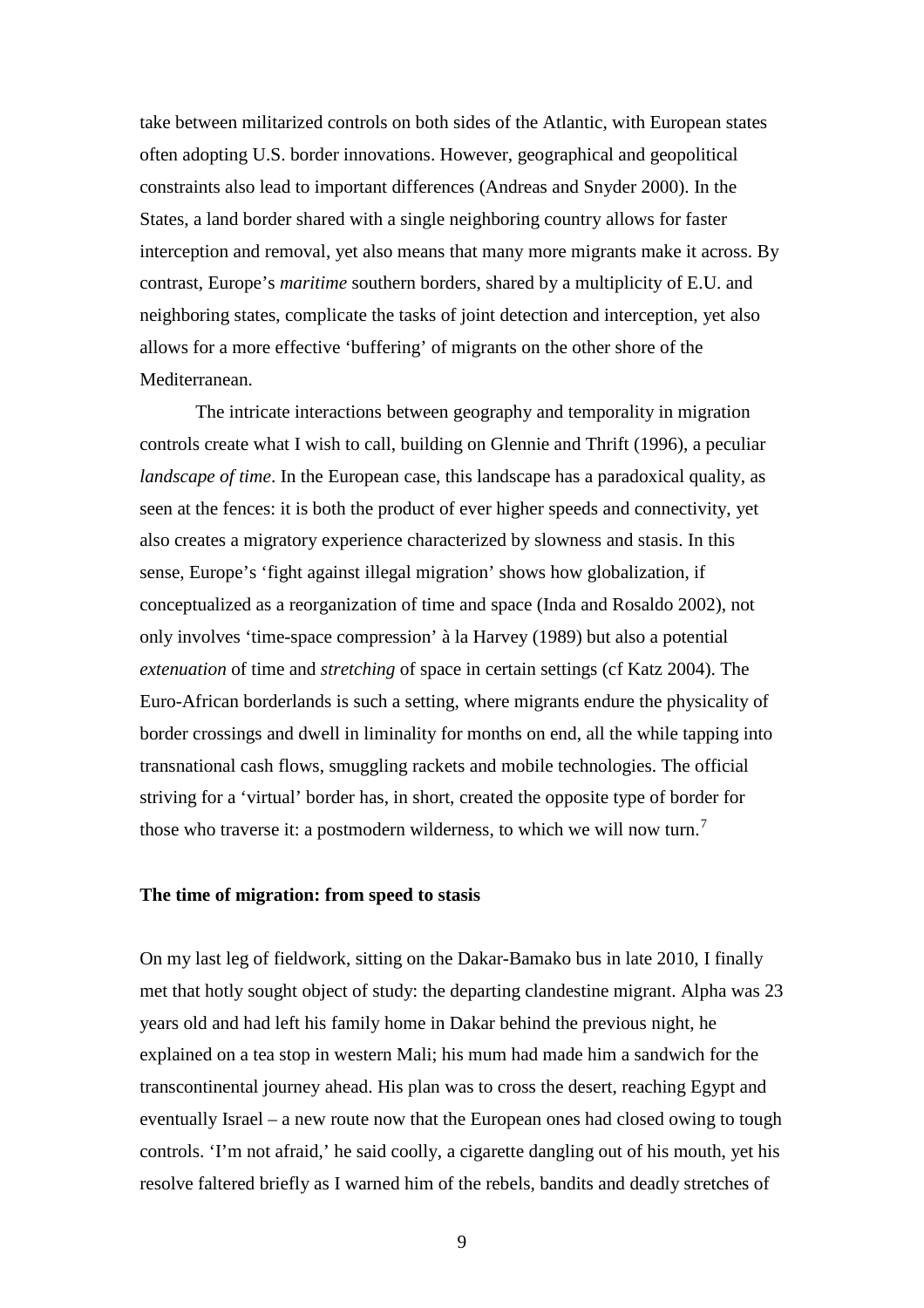desert on the road ahead.

We reached Bamako before sunrise. 'Everyone says this is *the* crossroads in Africa,' Alpha whispered as we rolled into Sogoniko *gare*. As the day began, we entered a ticket office, asking for trips towards Niger. 'We have a bus to Agadez but no further, after that you use other means of transport,' we were told with a wink, but Alpha wanted none of the deadly Libyan desert. He scrolled over a rasta-colored map of Africa on his smartphone, tracing alternative routes via Niger and Benin, ready to decide on a whim on his next destination – the road lay open ahead.

Clandestine routes towards southern Europe have developed in the past two decades in a back-and-forth dynamic with tougher controls. Indeed, the parallel swipes across digital maps by Alpha in Bamako and by the Frontex officer in Warsaw were but a small pointer toward the *shared* notion of movement among migrants and police: the borderlands construed as a smooth space, quickly traversable from A to B. To both the border workers and the migrants they targeted, speed was of the essence, yet in quite different ways.

Alpha's journey recalls the state of 'being en route' explored by Coutin (2005) on the other side of the Atlantic. Illegality, Coutin suggests, 'erases presence and suspends time' (2005:196). For her Central American informants, 'time takes on a planar (as well as linear) character, making it possible to move not only from past to future but also from one present to another' – erasing or blurring the presence of migrants in the places they traverse (2005:200). For Alpha, too, time was 'planar' and linear – an arbitrary line across his smartphone map, the time-space horizon still wide open. His sense of time seemed suspended, the final destination tantalizingly close despite the vast distances and dangers ahead of him.

The planar time-space of migrants such as Alpha had a rather different backstory to that of the border guards. On his mobile, Alpha had stored pictures of his father's humble grocery store, of his mother hanging his clothes to dry before the trip, of his sleepy face in bed the day before leaving. 'You can't just stay at home, with mum and dad, like a boy,' he said, motivating his decision to leave. His backpack was half-full with a change of clothes plus a pair of clean, new shoes in case he would catch the flight from Egypt to Israel with false papers. I tried to talk him out of the overland route, but half-heartedly – nothing could stop him now. That same morning Alpha left Sogoniko *gare* for Niger, and I never heard from him again, as with so many other migrants on the overland trail.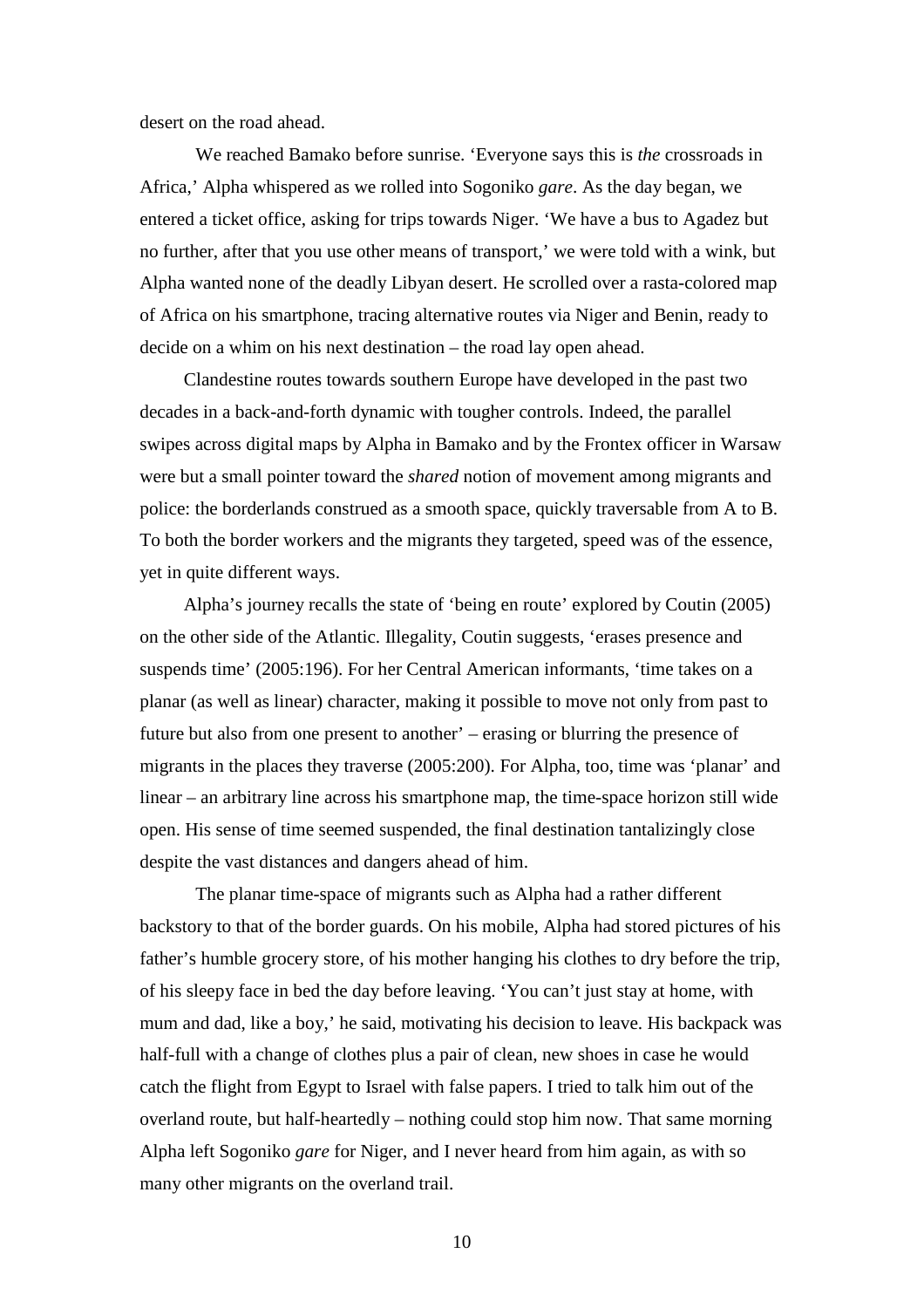For young men such as Alpha, the road promised deliverance from a world of extended youth and lack of fulfilment in reeling home economies. Ethnographers have documented this hunger for leaving across West Africa, relating it to a sense of social death among those who can neither find work nor move. Among Soninké villagers in Mali, young immobile men are taunted by women for being 'stuck like glue' (Jónsson 2008). In the Gambia, their brethren experience a state of *nerves* as they hear the tall tales of success brought back by visiting emigrants (Gaibazzi 2010:220). The clandestine journey is but an extreme response to the predicament of youth in these regions – yet the hope it holds out, migrants such as Alpha eventually come to realize, is illusory. On the overland trail, speed soon withers into stasis.

This was clear just a few steps away from Sogoniko *gare* where Alpha caught his bus. Up a cracked mud lane lay the compound of the association Aracem, or the Association of Central African Deportees in Mali, a rare lifeline for deported migrants in Bamako. When I visited in January 2011, a group of young men milled about on the corner outside, sharing cigarettes, mobiles and the occasional joke. These were *refoulés* (deportees) sent back by Algeria through the desert, where they had been caught as supposed 'illegal migrants' on their way to Europe. The mood among them was sullen, yet Eric, a young Congolese man, was cheerier than most. 'It was my birthday on the 10th but I haven't been able to celebrate it, no means to do it,' he said in a matter-of-fact way. Eric had paid someone for a fake Malian passport, 'but they ate the money'. Now he slept on the street corner, and was lost for ideas: he might try to head to Algeria again, or Mauritania.

The *refoulés* of Sogoniko were at the receiving end of a relay race conveying unwanted human cargo southwards through the Sahara. The Moroccan security forces expelled migrants to the Algerian border; the Algerians trucked them to the desert frontier with Mali; from there, the Red Cross ferreted some southwards. However, many of Sogoniko's stranded migrants had not yet crossed the desert – they simply lacked money to continue, often after having lost their savings to 'fees' levied on supposed *clandestins* (illegal migrants) at border crossings. Others yet sought a Malian passport, which would allow them visa-free entry into Algeria. In sum, Bamako had by my 2010-11 visit – before the Mali conflict – become a crossroads and a dumping ground, a trap or a trampoline, depending on what stage migrants had reached on their journey.

The deportation route constituted the rugged edge of the landscape of time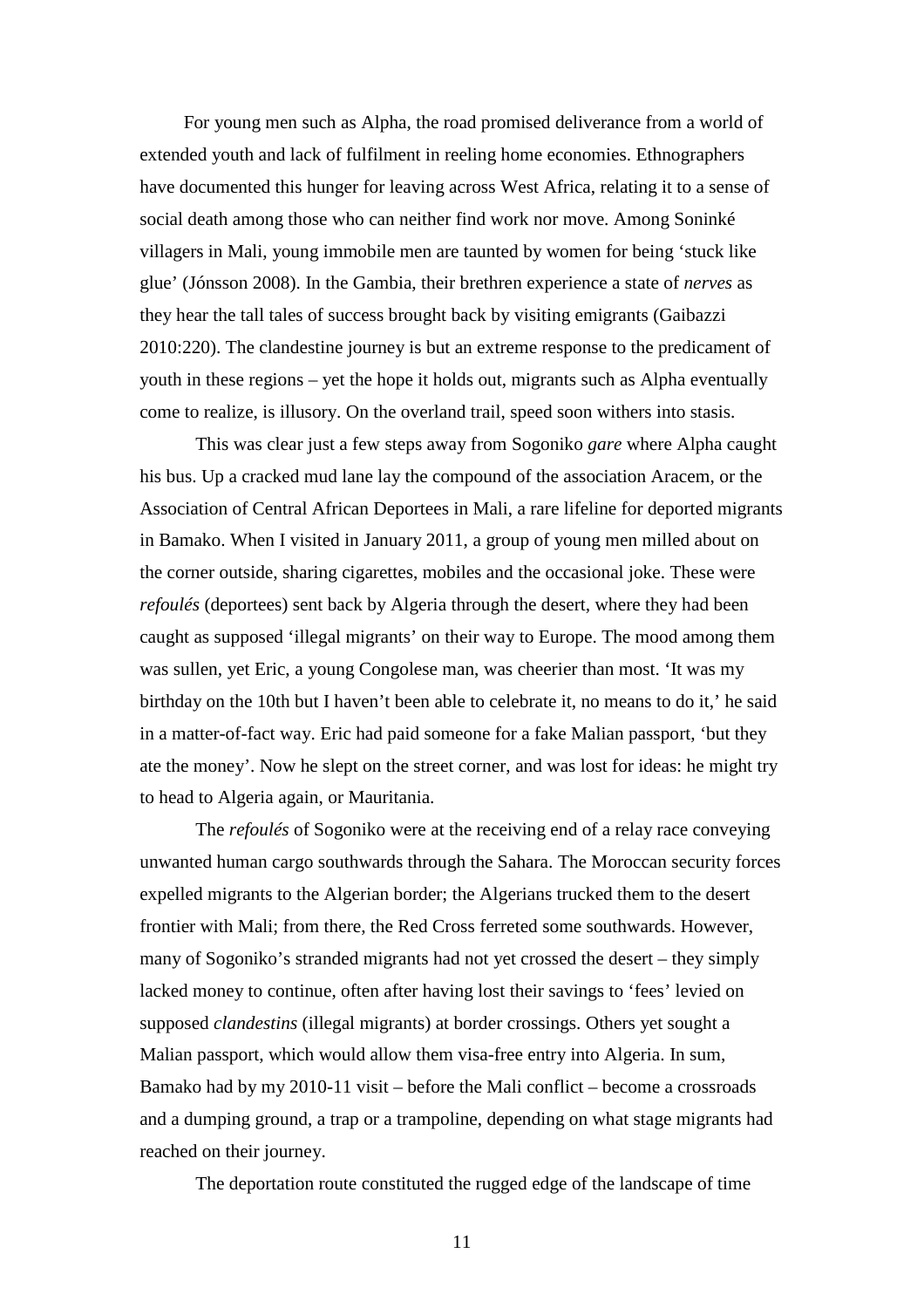awaiting beyond the external EU border. In this landscape, migrants' knowledge of the lie of the land and its temporal rhythms was key to their success in moving forward rather than back. In Morocco, for instance, visits by European officials, the need for year-end statistics or the signing of accords with the EU were often enough to trigger fresh raids and expulsions. As a result, migrants modified their daily and weekly rhythms according to the timings of raids, and they planned 'attacks' on the fences of Ceuta and Melilla in anticipation of their reinforcement, or in accordance with the holidays and Ramadan fasting times that impacted the schedules of Spanish and Moroccan forces. For those who failed in this battle of rhythms and terrains, this is what remained: a dreary and dusty Bamako street corner, where the days dragged on, slow like treacle.

As for Alpha on his line of flight towards North Africa, ordinary time was suspended among the stranded migrants of Bamako. However, for them the lines of the journey had already become tangled, twisted and torn. They were stuck in a world of endless waiting, smoking cigarette after cigarette to stem hunger or dampen anxiety. The misery among the deportees was palpable as the days dragged on, each like the next. 'Bamako, *c'est la merde,*' exclaimed one of the street corner men, looking out over the mud-cracked lane and shuttered shopfronts. Some were going mad in the limbo of the border. *'Le Mali,* remove the 'i' and it's *le mal,*' said one such migrant, his eyes wild and his voice faltering. Their travels had turned into an experience of abject *durée,* a stretch of time shorn of events, a world where birthdays might be recalled only to be instantly forgotten.

As noted in the introduction, marginalized groups often find themselves caught in what Crapanzano (1985) has labeled the 'paralytic' time of waiting. Khosravi (2014), expanding on this, writes, 'The ambiguity about the duration of waiting generates a sense of uncertainty, shame, depression and anxiety... But waiting can be an act too, a strategy of defiance by the migrants.'

There is, then, a *doubleness* to waiting. On the one hand, it constitutes an imposed state of 'stuckedness' (Hage 2009) engendered by pre-emptive controls, in which time may appear as 'sticky' or 'suspended' (Griffiths 2014). On the other, it is a biding of time: a tactic, in de Certeau's (19[8](#page-28-7)4) sense, or a technique.<sup>8</sup> This doubleness – neatly captured in the title of one documentary on clandestine migration towards Europe, *Waiting for happiness* – has been noted by other ethnographers. Lucht (2012), like Khosravi, draws on Bourdieu (2000) in exploring how the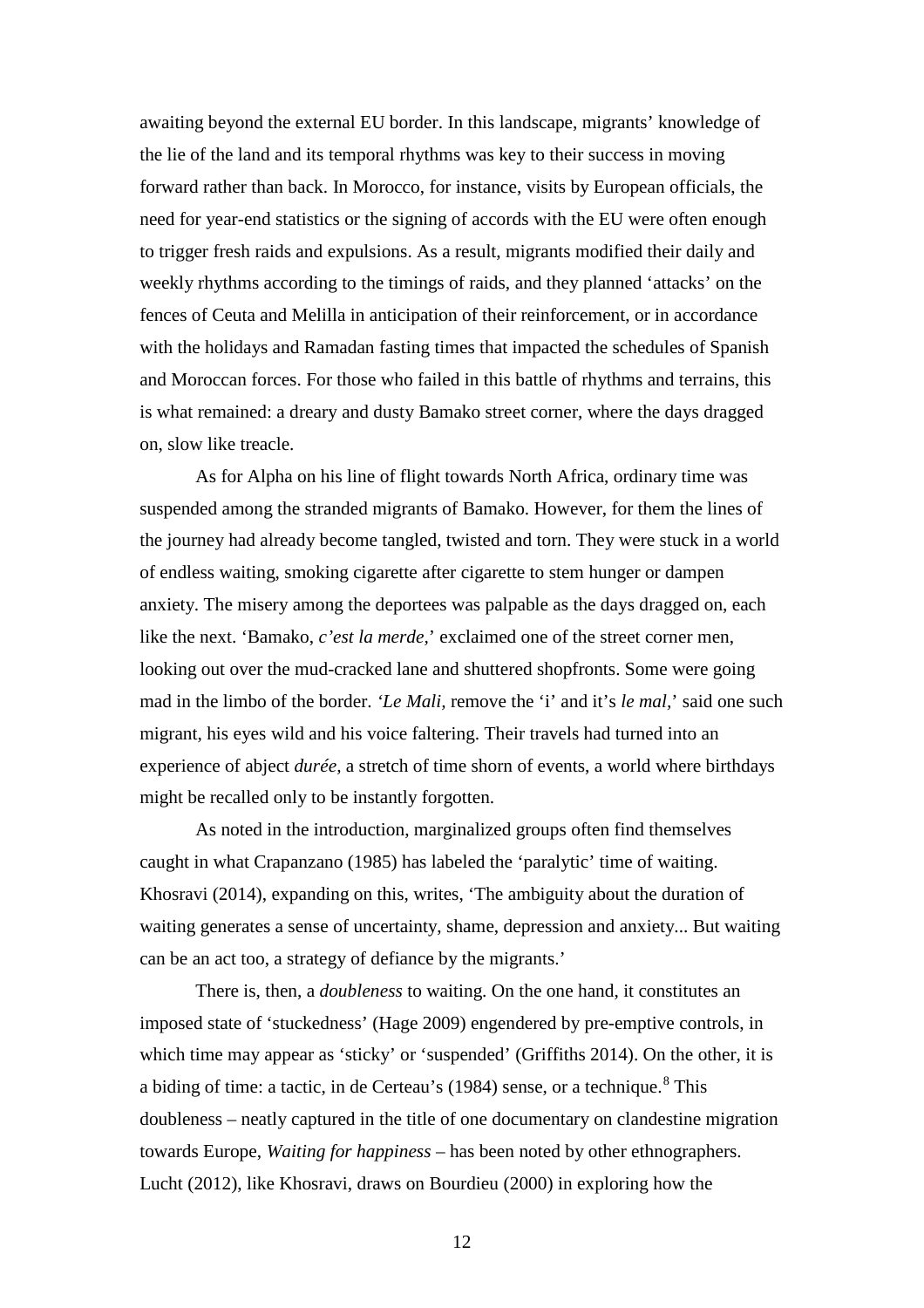phenomenological predicament of illegality among Ghanaian migrants in Italy is intimately tied up with temporality. To Bourdieu, Lucht reminds us, 'making people wait [...] is an integral part of the exercise of power'. Time exposure, 'when time is either arbitrarily wasted or simply negated, is a form of nontime, a testimony to one's social insignificance… as such, it is time to be killed' (cited in Lucht 2012:72, 73). Lucht's Ghanaian migrants experienced this 'nontime' along the highways outside Naples, waiting for employers or buses that never came. In the depths of their despair, they nevertheless held onto a notion of 'darkness before daybreak', how the darkest hour came just before the impending dawn. Their 'non-time' could in this way be temporarily infused with meaning.

Beyond the European horizon, similar examples can easily be found. In a migrant shelter on the southern Mexican border, for example, I once met Central American migrants who waited anxiously – often after having been robbed, like Mali's *refoulés*, by bandits or border guards – for the chance to head back north (Andersson 2005). For them, like for Lucht's Ghanaians or Bamako's migrants, illegality involved a shift in the experience of temporality, in which long periods of eventlessness interacted violently with sudden bouts of 'frenzied' time (Griffiths 2014) owing to police raids, banditry or sudden openings of an exit route. And this temporal frame, more often than not, was invested with significance through religion, for instance in the humble prayers mumbled over breakfast tortillas in the Mexican shelter before migrants left to catch the northbound cargo train.

For Bamako's stranded migrants, similarly, time was not yet wholly empty, wholly negated. Eric was 23 years old, and had left Congo at the age of 19. 'If I'm lucky, I'll arrive in Europe when I'm 26,' he said. He and his friends called themselves *aventuriers* (adventurers), a figure of risk-taking and exploration that has emerged across French-speaking West Africa in recent years (Bredeloup 2008). Like Eric, most adventurers stretched their migratory projects over several years – envisioning arrival in Europe after life-changing journeys through the Sahel, Sahara and the Maghreb. Eric aimed for *le petit Espagne* or 'small Spain', meaning Ceuta and Melilla. But how to travel north, given that his passport money had been stolen? Eric's daily budget was 300 CFA (60 cents) plus a couple of cigarettes, which he and his friends hoarded and exchanged like currency.

Besides such day-to-day items of exchange, other objects and technologies harbored the adventurers' hopes for onward travel: the internet café with its promise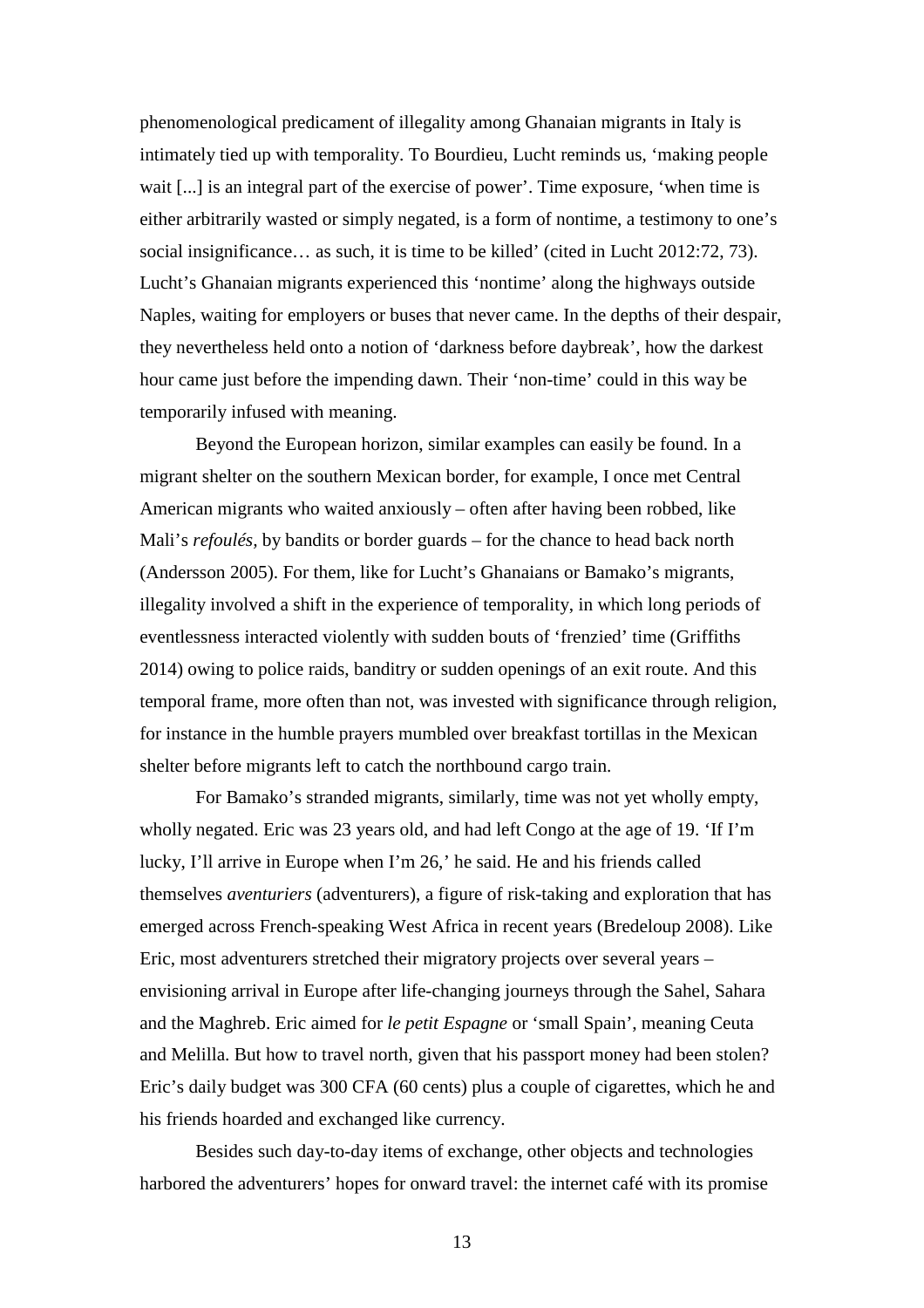of tips from fellow migrants or information about ways back north; the money transfer businesses, where a relative might deposit a small sum for their next leg; their mobiles, a vital tool for connectivity and monetary transfers; and the Malian passport, which would allow for passage into Algeria. Through these means, the promise of a far-ahead future of arrival was retained, however faintly.

Eric's rugged optimism reflected what would lie in store for Alpha a few months down the errant lines of the overland adventure. Like his street corner friends, Eric displayed a great degree patience and planning despite the hardships, pushbacks and tangled lines of the journey. His short-term plans might have foiled, yet his journey retained its horizon, its promise of future liberation. For those who had made it up towards Eric's dreamed-of destination of 'little Spain', however, this horizon was beginning to cloud – culminating in the battle over time within the fortified walls of the Spanish enclaves.

#### **The battle over time: Ceuta and Melilla**

Up in Ceuta's hills lay *the camp,* as clandestine migrants called their 'home' in the enclave. Its residents, largely black Africans, were an exclusive crowd. Having finally breached the EU frontier, they thought fortune was smiling at them – yet here they would face a state of 'stuckedness' every bit as despairing as that of Bamako or their home countries. This was so because Spain's North African enclaves were gaps in the border's landscape of time; that is, liminal spaces with their own, warped temporal logics. Yet in these gaps, the times of control and migration would also come to clash openly with each other.

The CETI, where I carried out fieldwork as a volunteer over the summer of 2010, was run under a mixed management system – the managers and social workers were civil servants while the Spanish Red Cross carried out most day-to-day work, besides NGOs and private contractors.<sup>[9](#page-28-8)</sup> The camp was set out over two levels: office buildings upstairs, living quarters downstairs. Unlike in the foreigners' detention centers of the peninsula, the migrants who lived here could come and go before the gates closed at night. They slept in eight prefab modules of eight rooms each, eight dorm beds to a room: 512 beds in all, yet regularly pushed beyond capacity.

The camp was a magnet for the media. When access was granted it was a dream come true: here journalists had the possibility to come and interview illegal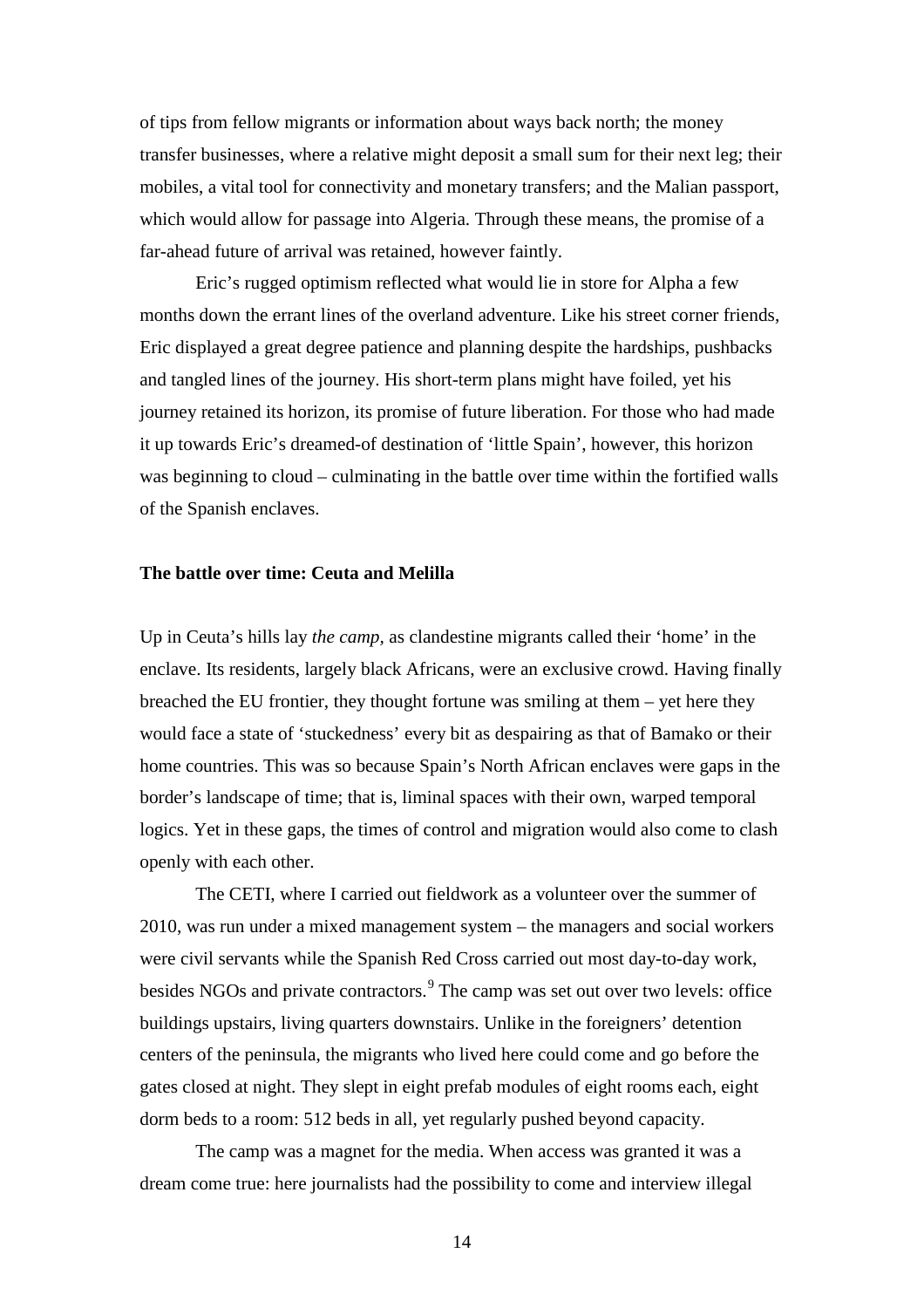migrants fresh off their rafts. Documentary-makers, reporters and fact-finding delegations kept arriving at the camp gates; cameramen denied access resorted to filming the residents through the tall perimeter fence. For these visitors, the camp provided just enough of a glimpse of the veiled world of today's global outcasts.

Migrant camps such as the CETIs are not just key stages for the media spectacle of illegality; they have also become important sites for studying Europe's border regime, as this article itself is evidence of. Many of these studies take as their starting point Agamben's (1998) assertion of the centrality of the camp for an understanding of sovereignty in the contemporary world. The refugee housed in such camps, according to Agamben, appears as the 'ultimate biopolitical subject' (Owens 2009:568) governed through a permanent state of exception. However, Tsianos et al (2009), drawing on Virilio (1986), have suggested a less static – and less dramatic – view of encampment. 'Rather than stopping the circulation of mobility,' they argue, 'camps reinsert a socially commensurable time in the migrants' movements. They bring illegal and clandestine migration back into society by rendering it visible and compatible with a broad regime of temporal control. Decelerated circulation means that migration is not regulated through space, but through time' (2009:8).

In this view, migrant camps serve as 'speed boxes' (Tsianos et al 2009:8) that regulate the flow of people according to the fickle needs of the European labor market. In Agier's (2011:47) typology of encampment, the CETIs would be similarly classed as 'sorting centers' where migrants are pushed through an elaborate process of 'flow management'. As 'sorting centers' or 'speed boxes', however, the CETIs had one particularity. In Ceuta, the 'flow' had by 2010 been reduced to near-zero. In 2005, the average stay had been three months; now it was one and a half years. From having been springboards, Ceuta and Melilla had become, in the words of police, activists and lawyers alike, *ratoneras* or *trampas* – traps.

As a result, a silent day-to-day battle was being waged over time withheld and stolen, emptied time, time bought and given, time retrieved for observation, scrutiny and care. This waste of time, in turn, was predicated upon migrants' spatial immobility. In Ceuta and Melilla, a regime of interlocking time-spaces, unevenly stretched over the enclaves' tiny territories, seemed to regulate migrants as a population while disciplining them as bodies in the biopolitical fashion delineated by Foucault (2008) – a point that will be returned to in the conclusion.<sup>[10](#page-28-9)</sup>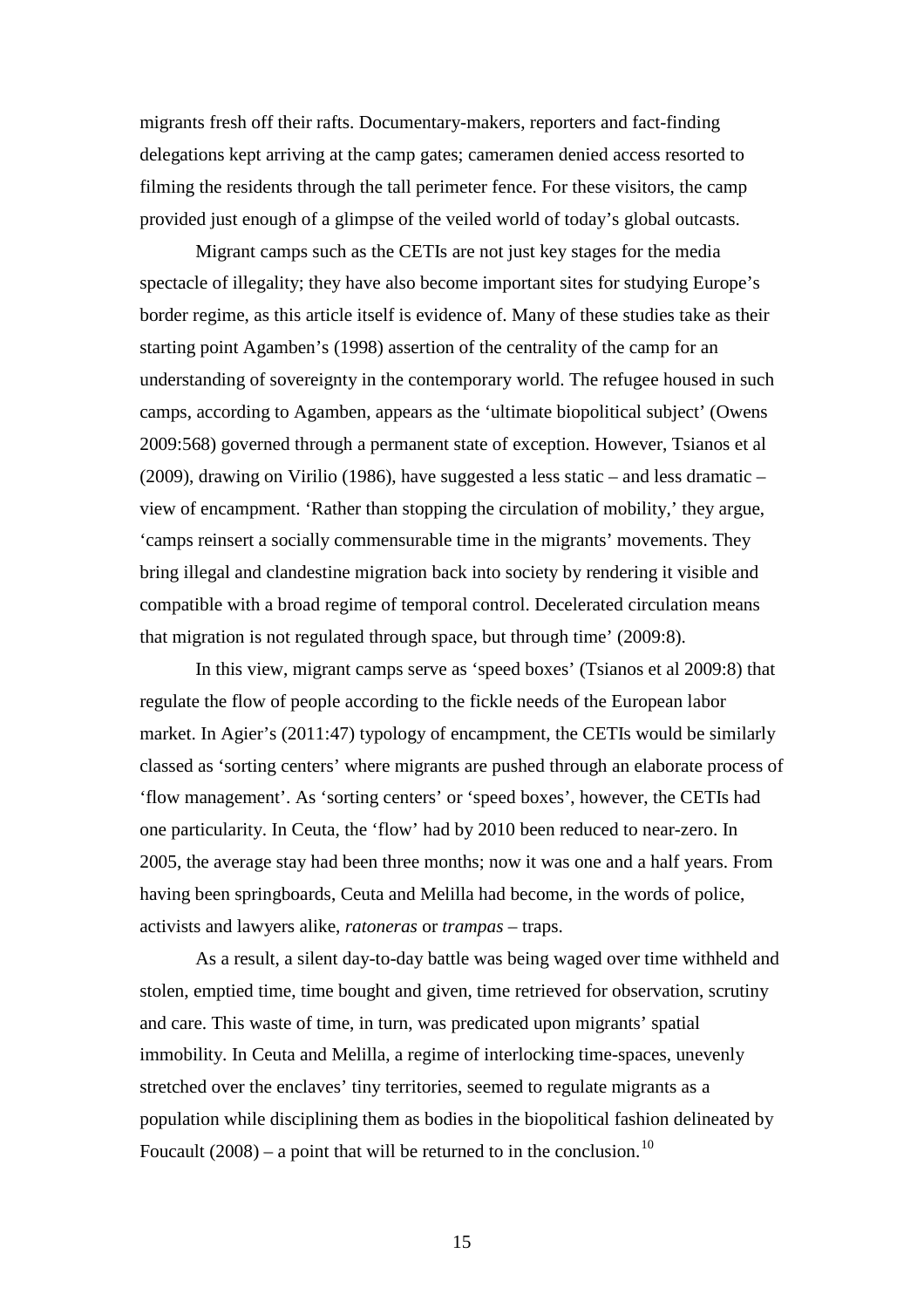The migrants were not hapless victims of this world, however, but participated in its very creation. Ceuta and Melilla were just the most extreme example of the imposed waiting that defined the clandestine circuit, as already seen in Bamako. As a result, migrants had developed numerous *techniques of waiting*. Some launched protests or else tried to render themselves invisible; others sought to accumulate 'good time' and be rewarded with passage to the peninsula; yet others aimed to stretch their time in the enclaves while hoping for deliverance. This multifaceted battle over time reached from abstract time-as-capital through the camp's schedules all the way down to the briefest of time slots: the half-second pause in speech before migrants revealed their names and nationalities to strangers.

In daytime, migrants dispersed across Ceuta and Melilla. They loitered in parking lots, occasionally waving in drivers in the hope of earning a few cents. I often sauntered up, asking questions. 'What is your name? Where do you come from?' There was usually a pause before the reply, a wavering, a brief silence before a West African might utter 'Somalia' as their country or 'Mohamed' as their name. I soon learnt to stop asking about country or name, and to enquire instead about the measure of all things in the enclave: 'How long have you been here?'

Ceuta itself was a pause to the migrants – a limbo in which they could not work nor register with the local authorities, their future in hock to officialdom. Those who applied for asylum received 'yellow cards' (*tarjetas amarillas)* that had once promised passage to the mainland – but no longer. After Spain's asylum process had been loosened up in 2009, police had decided not to accept the cards as identification in port. As a result, the stranded migrants of Ceuta were in a bind: if they sought asylum, they might be held indefinitely; if they did not, they faced deportation at any time, with Ceuta itself functioning as a virtual open-air detention center enabling instant police apprehension. In this context, a new origin country provided one way for some migrants to 'stretch' their time in the enclave, insuring them against immediate deportation to countries with which Spain had a readmissions agreement. Yet in the ensuing game of half-truths, the authorities still held the upper hand. For good reason, the migrant protesters of 2010 focused their anger on the *tarjetas,* which – like the 'make-believe documents' studied by Navaro-Yashin (2007) – held out a false promise of release, stirring hope and resentment in equal measure.

Their protest was far from an anomaly. From offshore Australia to Greece and Italy, migrants are launching into increasingly desperate action against indefinite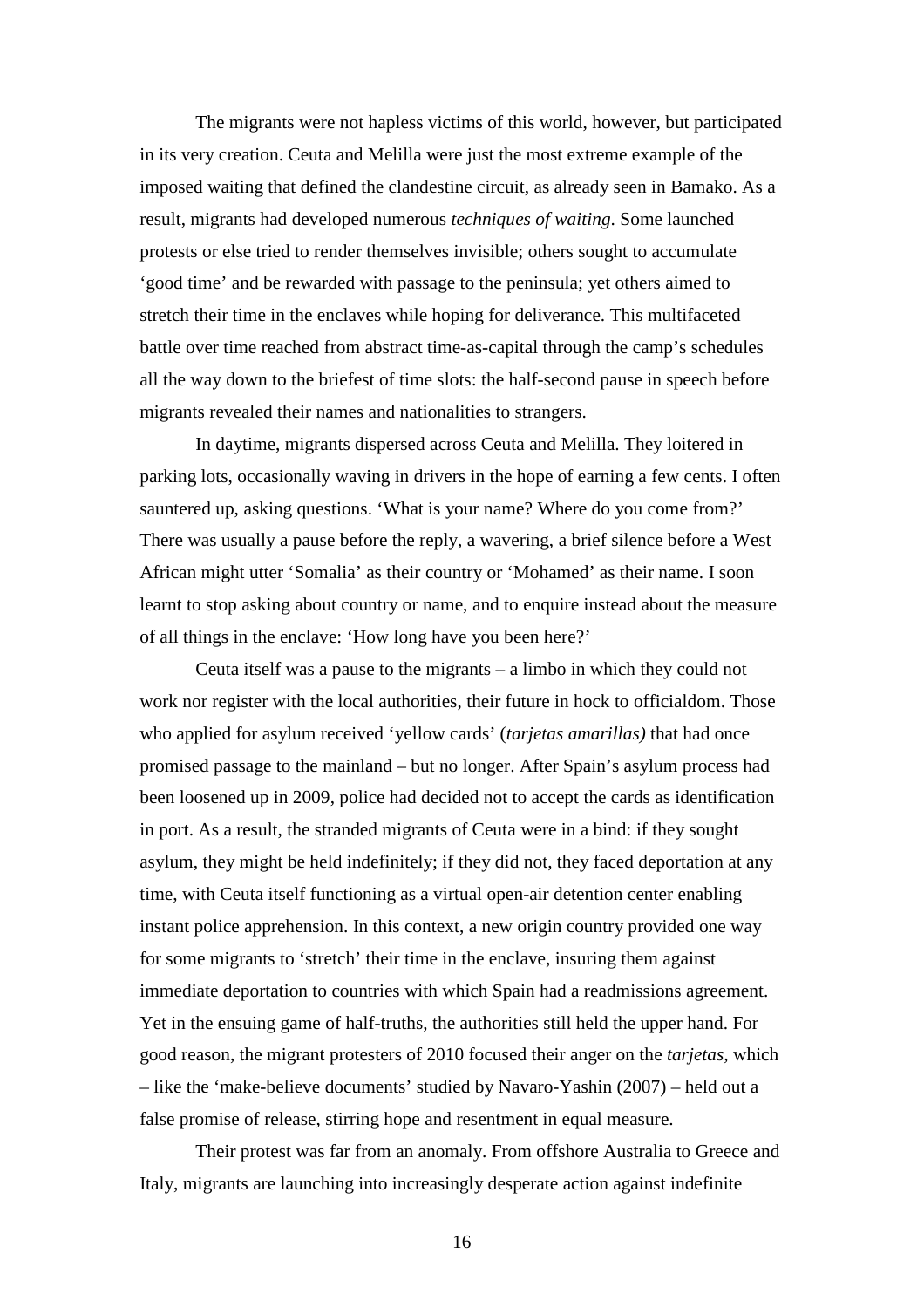retention, from sewing together their lips to burning down 'reception' centers and launching hunger strikes. Aware of this tendency, Spain had during its 2004-11 Socialist years experimented with a more 'humane' form of containment in Ceuta and Melilla. Here, in waiting for news on their fate, the time-space gap that remained for migrants was given a sense of rhythm and purpose by activities within the camp gates: workshops, language classes and IT sessions, psychological assistance and health checks, sports and excursions. Yet while those who made an effort to participate had once been rewarded with an exit to the mainland, this was no longer the case in 2010. Instead, the courses that took place in the camps now merely filled – or killed – the time of migrants, despite the official insistence on their eventual, benevolent 'integration' into Spain.

Indeed, the 'integration' work of the camps remained an absurd exercise. How could anyone learn Spanish ensconced on a faraway hillside, suspended in time and fearful of deportation? How could you integrate while held captive as a collective punishment? The enclaves, in their extreme juxtaposition of incompatible goals, brought to a head Europe's contradictory migratory logics on integration and control; indeed, Ceuta's protest was itself a most tangible result of this contradiction. Yet in more subtle ways, too, this contradiction played out across the enclaves' geography of time. If the time-space of control stretched from fence to port, camp time itself was further subdivided into fields of surveillance, integration and indifference.

In Ceuta, the camp layout helped create two distinct but complementary rhythms. Upstairs, 'time discipline' (Thompson 1967) reigned. Mealtimes at 1pm and 8pm, enforced by the guards; curfew at night, when everyone had to be in or else be registered as absent. In this regimented upstairs time, paperwork gave the impression of progress. New arrivals were admonished to keep their documents safely, including the *protocolo* slip listing the camp's compulsory meetings. A stamp marked attendance for each meeting over the residents' first week: medical screening, psychological test, a Spanish class introduction and a presentation on asylum.

The schedules held out the promise of accumulating 'good time' for those who played by the rules. This was most visible in the dossier held on each migrant that, workers insisted, *might* help them eventually reach the peninsula. This upstairs time regime was a fragile construct, however. Frontline workers complained about the arbitrariness of sanctions and the randomness of appointments, with residents made to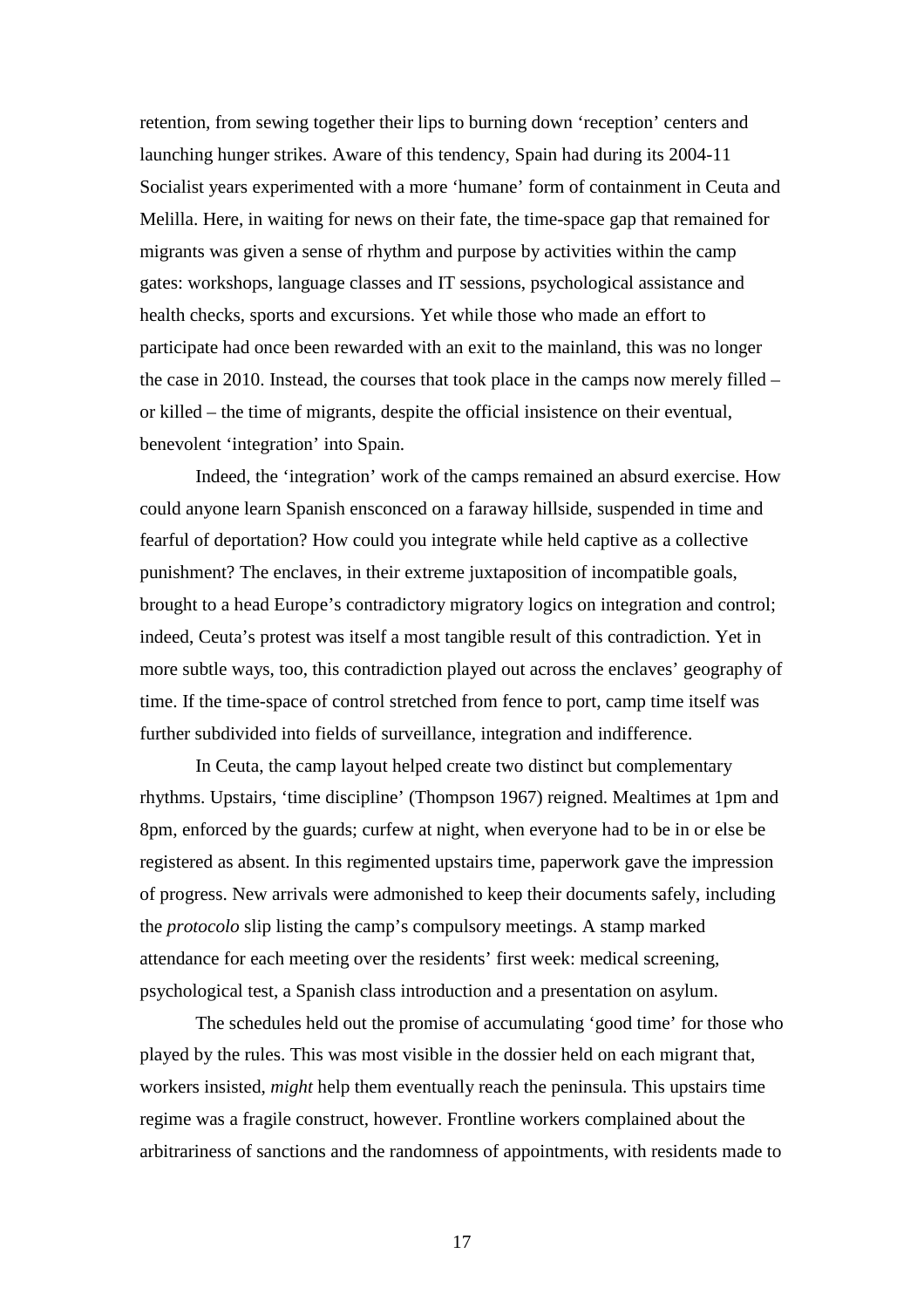wait for long times before seeing a state official. The *protocolo* slips sometimes stayed unstamped for weeks.

If paperwork, clockwork and compulsory meetings at least created a distinct upstairs temporality, time downstairs sagged and melted like a surrealist clock. The sleeping modules were alternately hot and freezing, with mold stains across the bare walls adding to the atmosphere of neglect. Here, in the fleeting, endless present of downstairs time – reminiscent of the 'pragmatics of time' found by Desjarlais (1994) in shelters or the 'heavy' time encountered by Goffman (1961) in mental asylums – hope took on a phantasmatic quality. Much like the phony promises of upstairs time, migrants harbored rosy thoughts of the future once they made it 'up' (*en haut*) to the peninsula: they would find work, call friends, move on. Their adventures would then finally have been worth the long, painful wait for deliverance.

In Ceuta, the migratory time-space regime stretched from the minuscule pauses in migrants' speech through the schedules of the camp system and onto the abstract economy of time used by the police. If the police 'stole' time collectively from migrants, the emptied time slots that remained could then be filled with the rituals of the camp or dedicated to the information-gathering efforts of the authorities, researchers and the media. In this complex geography of time, the 'illegal' migrants appeared as people without a past or future, stuck in an endless, anxious present, in hock to the enclaves' time-space regime and their own impossible dreams.

While Europe's border forces 'colonized the future' in sea surveillance, Ceuta's police engaged in a more specific colonization – of migrants' vital experience of time, including their hopefulness or longing. Through various temporal and material strategies – thick dossiers, random rewards, potential switches in policy – the authorities maintained a faint promise of liberation while minimizing the 'pressure cooker' effect of indefinite encampment. In this way, Ceuta was but the clearest example of how security forces and migrants jointly invested in the deferred hopes of the border's labyrinthine landscape of time, as already seen above among police concerned with channelling a migratory trickle through the borderlands.

In Ceuta, the resulting predicament has echoes with temporalities elsewhere in the contemporary world. Guyer (2007) has suggested a temporal shift towards a longterm time horizon and the 'evacuation of the near-present' in US society. For Ceuta's migrants, their immediate future had rather been vacated *for* them while their past had been temporarily disowned. Like for Guyer's evangelical informants, the far-ahead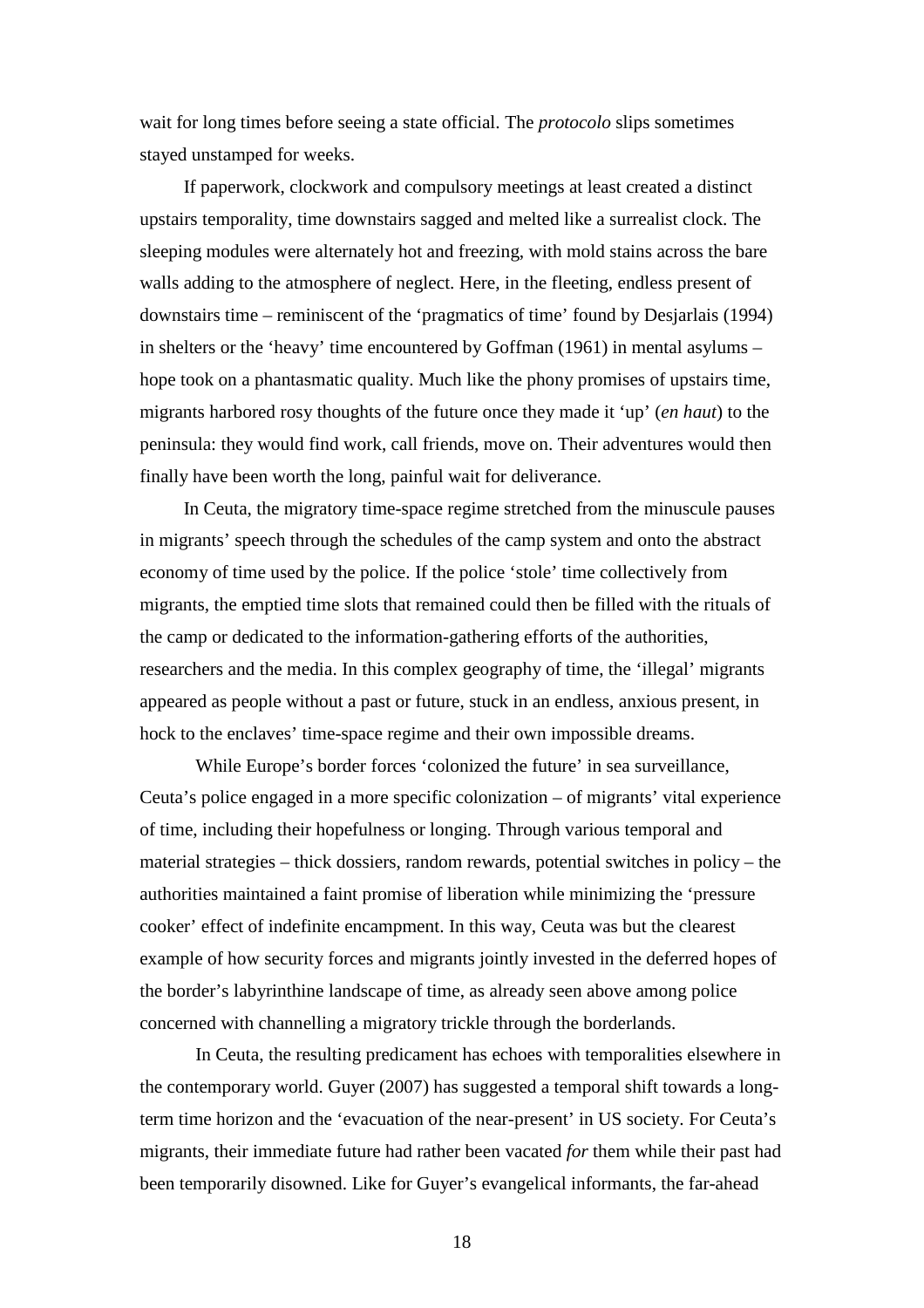future of deliverance instead became all the more real; their fate was down to the 'grace of God' they constantly invoked.

At the same time, migrants used waiting to their own advantage, as a conscious *technique* to stall deportation. They also short-circuited the official usage of migratory time-space, as was seen in the 2010 protest. As the din grew ever more raucous on Ceuta's streets, journalists alleged that the protesters had in fact not been stranded in Ceuta for long. This might have been true, yet missed the main point – that is, how migrants tried to take back their colonized future*,* rather than recuperate a lost past. They did so by challenging the discrete time-spaces afforded migrants in the enclave's landscape of time. By rejecting their containment on a faraway hillside and marching on the city center, the protesters challenged the time-space regime by which they were rendered as separable, pitiable and researchable. Their protest would eventually fail: 'instigators' were detained, some of them deported. Yet in a trickle, migrants eventually made it out of Ceuta, through luck, cunning or to ease the burden on the camp. The battle over time remained, for both sides, unwinnable.

#### **Conclusion: the temporal economics of illegality**

This article has highlighted the complex landscape of time jointly created by migrants and border guards at Europe's fringes. The border's temporal topography here emerges as jagged and irregular, split into overlapping areas of control, surveillance and (im)mobility that sometimes clash with each other. As has been seen, nestling within the full surveillance vision are other temporal manifestations of the border, where clandestine migrants are not merely anticipated as a risk but rather put to use for localized border control purposes, or left adrift. The frictions, gaps and overlaps between the border's distinct temporalities produce, in sites such as Ceuta's camp and Bamako's backyards, seemingly arbitrary landscapes of time, in which migrants find themselves marooned, looking for an exit sign.

Their immobility should give researchers – not least anthropologists such as myself – pause for thought. Anthropology has traditionally depended not only on a 'denial of coevalness' (Fabian 1983), but also on the relative immobility of research subjects. US anthropologists had their Native American reserves; their European colleagues had colonized natives. The clandestine migrant at Europe's fringes may not be the exclusive reserve of anthropologists, as seen in the steady stream of other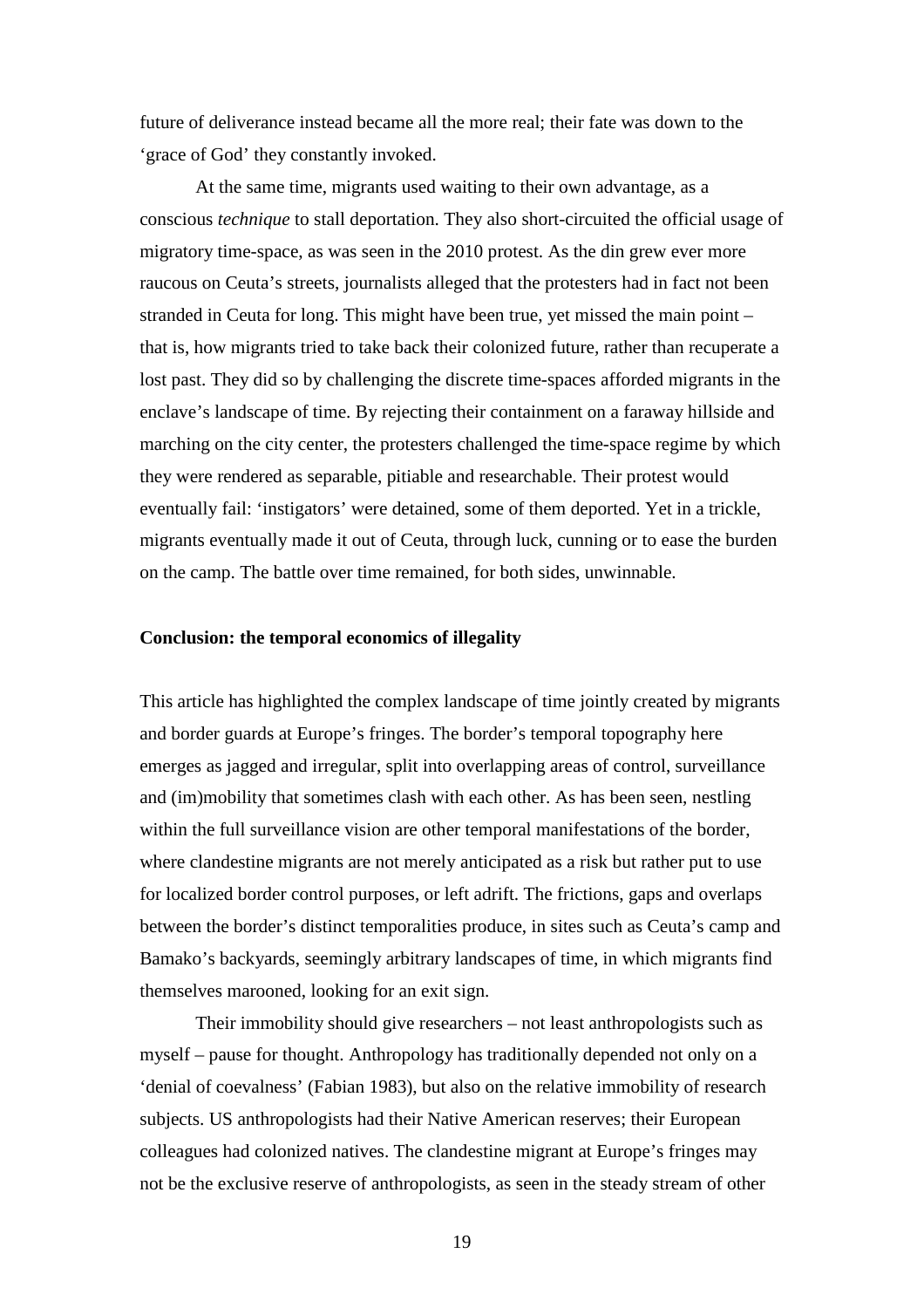researchers to the enclaves. Yet regardless of their background, scholars can only satisfyingly study the clandestine migrants when they remain immobile, when their time can be freely taken and used. Captivity, in short, makes the researcher complicit with contemporary regimes of migration control.

Besides the politics of captivity, a temporal perspective may also highlight another key feature of contemporary controls: an intricate economics of illegality at play in the 'fight against illegal migration'.

On a financial level, the quest for time-space compression and for anticipating migratory risk has spurred technological innovations and new policing mechanisms, bringing more resources to defense companies and border agencies. The time delays of encampment, meanwhile, also produce significant economics benefits. In the States, the vast, privately run migrant detention estate is proving a lifeline for deprived communities (Barry 2011); in Italy, reception centers are run by large consortiums under often shady financial arrangements (Cosentino 2014); and in Australia, offshore detention is doubly outsourced to poor neighboring states and to private contractors (Mountz 2011). In Ceuta, migrants themselves were the first to notice the economic gains of encampment, in labeling (as some did) migration a 'business' and their protest a 'strike'.

Yet while such financial aspects are important, 'colonizing the future' can also be its own reward, as was seen in Ceuta. The 'time capital' held by migrants – rather than their labor power – was in Spain's crisis-hit summer of 2010 the most valuable asset that those stranded within the walls held in the eyes of their hosts.

It may be worth briefly unpacking the notion of time capital in relation to the specific sense of 'economics of illegality' proposed here. The point is not to downplay either the economic usefulness of irregular migration or the disciplining function of camps in preparing migrants for the lowest rungs of the labor market. Rather, the aim is to highlight the discrete logics of exchange, consumption and production being developed within the smaller, yet increasingly important circuit of what I call the 'illegality industry' engaged in migration controls (Andersson 2014) – and how these logics at times clash with larger labor needs, as in Ceuta in 2010. Seen as a form of capital, migrant time was here withheld for a deferred future gain – that is, for purposes of deterrence, whether to discourage more arrivals or to produce a chilling effect on asylum applications. This abstract 'capital' was however also constantly transferred across to the 'real economy' via the distribution of funds for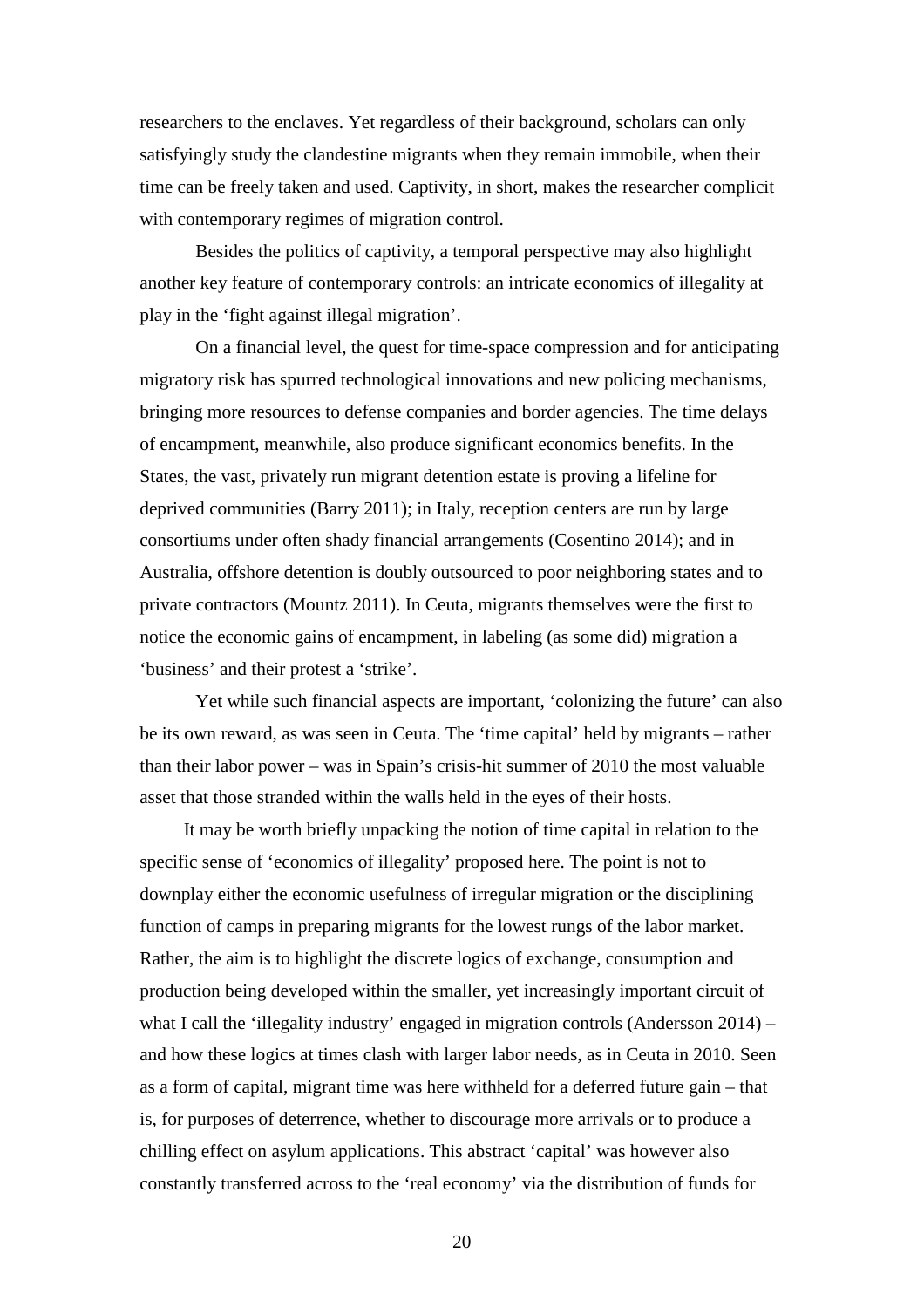camp management. Finally, time capital could also be 'cashed in' at given moments. This occurred in the organization of deportation flights, in which indefinite retention allowed for round-ups yielding dozens of co-nationals at a time. It also occurred when European governments sought to use mass encampment in broadcasting an 'emergency' at the border, thus bolstering calls for more implication from Brussels.

A temporal take on the Euro-African borderlands of the kind proposed here, in sum, suggests other ways of thinking about migration controls than those offered by the biopolitical accounts alluded to earlier in this article. Walters (2011) has asserted that we may need to think beyond Foucault's (biopolitical) 'toolbox' to grasp contemporary controls, and the appropriation of migrants' time pushes exactly at this limit. Instead of intervening upon migrants' vital characteristics, as biopolitics does, controls of the kind seen in Ceuta *extract* vitality. Instead of subjectifying or subjugating bodies, border guards put them into uneven circulation. In this way, Europe's 'illegality industry' usurps (or consumes) migrants' mobility, and puts it to use for its own ends. It deposes or retains their bodies in a show of deterrence. It stretches their experience of time, either by keeping them stranded or by slowing them down through expulsion or removal from the border. This extractive process – this economics of illegality in the broadest sense – helps structure the peculiar temporalities experienced by clandestine migrants at the edges of Europe.

The industry, then, is also *productive* – throwing further light on the relation between this article's juxtaposed temporal frames, a coldly calculating 'time of control' on the one hand and a rugged 'time of migration' on the other. To the authorities, Ceuta was a trap; to migrants it was a pause. To the police, Bamako constituted a buffer, while to migrants it was akin to a swamp, dragging them down. Returning to remarks above on time-space under globalization, the possibilities of anticipation, interception and deferral opened up by compression and speed have led to precisely the opposite reality for those who are targeted: a world of slowness and stasis. One mobile assemblage, that of control, feeds off and perpetuates the increasing immobility of its necessary Other.

However, it is worth complicating this picture. Migration controls are far from a unified field – rather, they are ad hoc creations developed in accordance with political and media priorities, the constraints of geography and geopolitics, and the supple tactics of migrants and smugglers. Moreover, their productivity is always in excess to the industry's needs. When the Melilla border fence was fortified in 2013,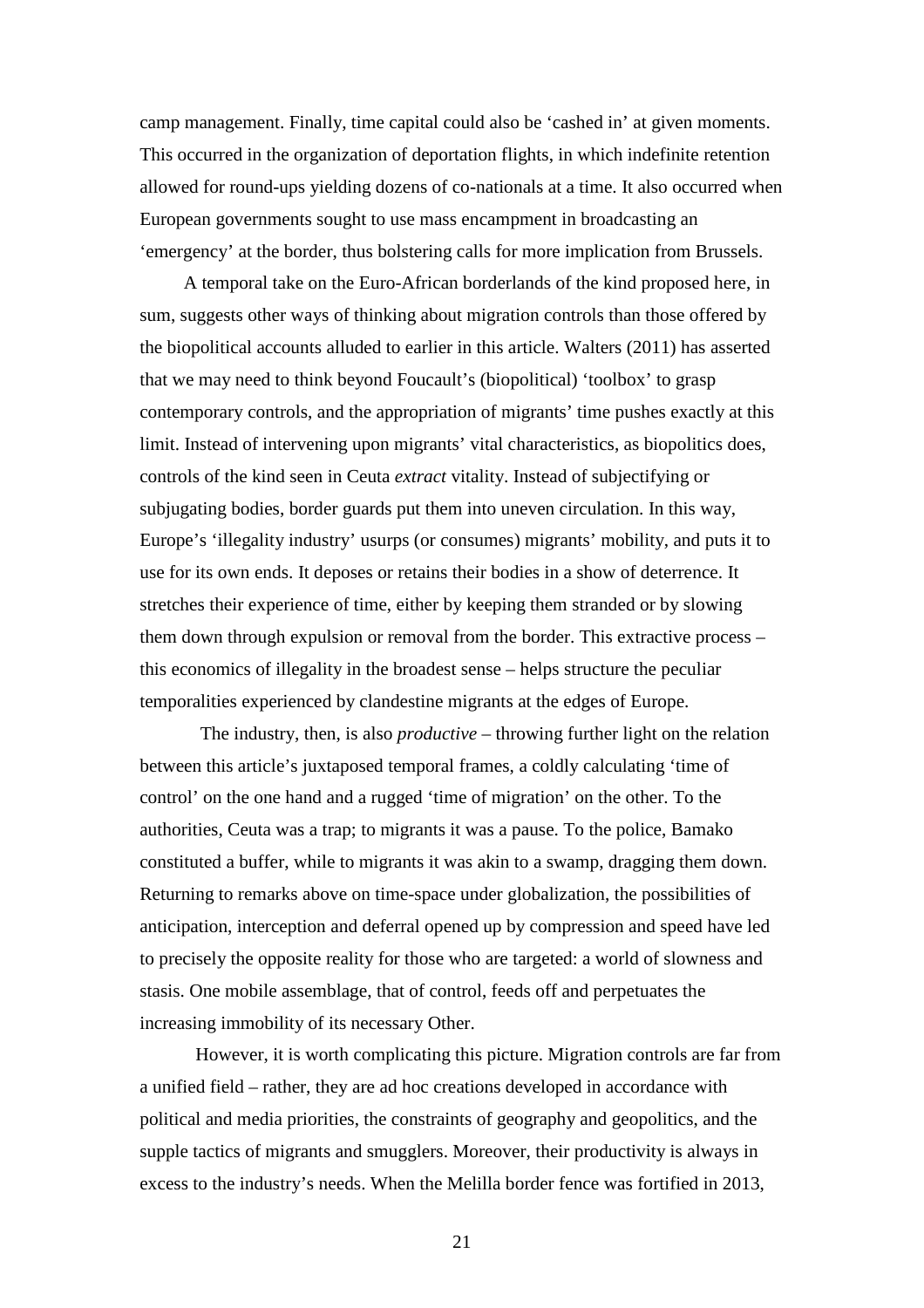new spectacular entry attempts picked up pace. And as retention grew longer in Ceuta, new techniques of waiting emerged, in a game of make-believe played out with increasingly frustrated officials.

If the control mechanisms in place from the Sahel to southern Spain can be approached as an economics of illegality, then, it is an economics beset by a fundamental circularity. For the fight against illegal migration does not just come with a steep price tag; it also creates what can be conceptualized as negative externalities, in the sense familiar from environmental economics. The controls might have been costed and evaluated, but their insidious social, political and human effects are rarely taken into consideration. And these 'side-effects' constantly threaten to overrun the workings of the illegality industry, whether in raucous protests such as those of Ceuta, in new techniques of waiting, or in ever-riskier entry attempts. Or to frame these dynamics through this article's temporal lens: the constant *deferrals* produced by border controls incur a 'debt' that will eventually have to be repaid at the frontiers of Europe.

Back in 2010, barely a month after the deportation of nine of Ceuta's protesters to Cameroon, some of them had already made it back to the enclave. As hardened migrants, they fast-tracked through the borderlands, despite the fences and radars and police blocking their path. Their return to the 'Guantánamo' they had protested against might seem inconceivable. Yet like with the protest itself, the logic of the return has to be found in the struggle over migrants' time – their captive present, their past on the road and their imagined future. There was simply no going back for the clandestine migrants of Ceuta.

#### **References**

Agamben, Giorgio

1998 Homo Sacer: Sovereign Power and Bare Life. Stanford, Calif.: Stanford University Press.

Agier, Michel

2011 Managing the Undesirables: Refugee Camps and Humanitarian Government. Cambridge: Polity.

Andersson, Ruben

2005 The New Frontiers of America. Race and Class 46(3):28-38.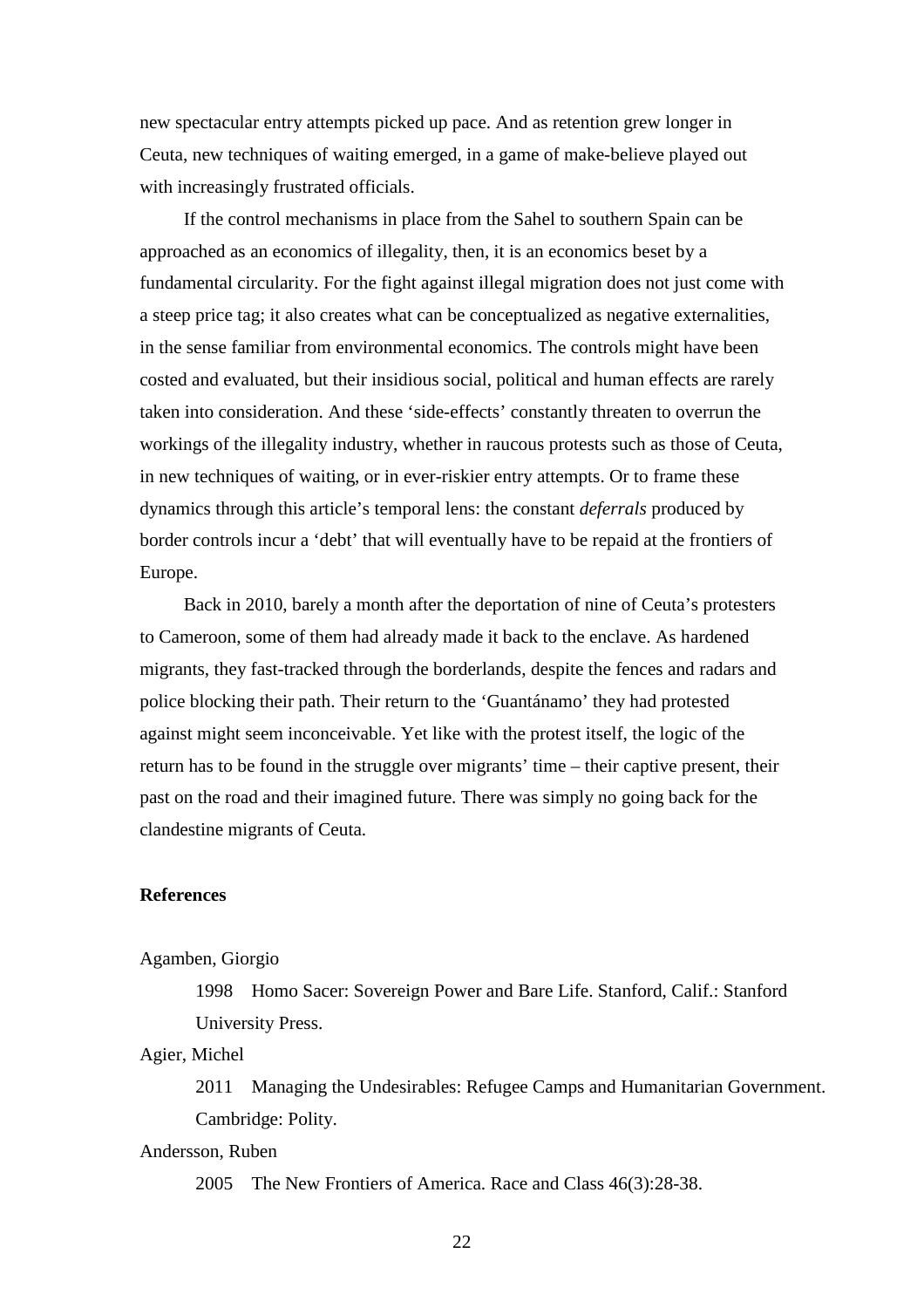2014 Illegality, Inc.: Clandestine Migration and the Business of Bordering Europe. Oakland: University of California Press.

Andreas, Peter

2003 Redrawing the Line: Borders and Security in the Twenty-First Century. International Security 28(2):78-111.

Andreas, Peter, and Timothy Snyder, eds.

2000 The Wall around the West: State Borders and Immigration Controls in North America and Europe. Oxford: Rowman & Littlefield.

Andrijasevic, Rutvica

2010 From Exception to Excess: Detention and Deportations across the

Mediterranean space. *In* The Deportation Regime: Sovereignty, Space, and the

Freedom of Movement. Nicholas De Genova and Nathalie M. Peutz, eds. Pp. 147-165.

Durham, NC: Duke University Press.

## Armitage, John

1999 Paul Virilio: An Introduction. Theory, Culture & Society 16(1):1-23.

# Balibar, Étienne

1998 The Borders of Europe. *In* Cosmopolitics: Thinking and Feeling beyond the Nation. Pheng Cheah and Bruce Robbins, eds. Pp. 216-232. Minneapolis: University of Minnesota Press.

#### Barry, Tom

2011 Border Wars. Cambridge, Mass.: MIT Press.

Bigo, Didier, and Elspeth Guild, eds.

2005 Controlling Frontiers: Free Movement into and within Europe. Aldershot: Ashgate.

#### Bourdieu, Pierre

2000 Pascalian Meditations. Cambridge: Polity Press.

# Bredeloup, Sylvie

2008 L'aventurier, une figure de la migration africaine. Cahiers Internationaux de Sociologie 135:281-306.

#### Cosentino, Raffaella

2014 Centres de rétention: le marché italien. Plein Droit 101:14-18.

#### Coutin, Susan Bibler

2005 Being en Route. American Anthropologist 107(2):195-206.

Crapanzano, Vincent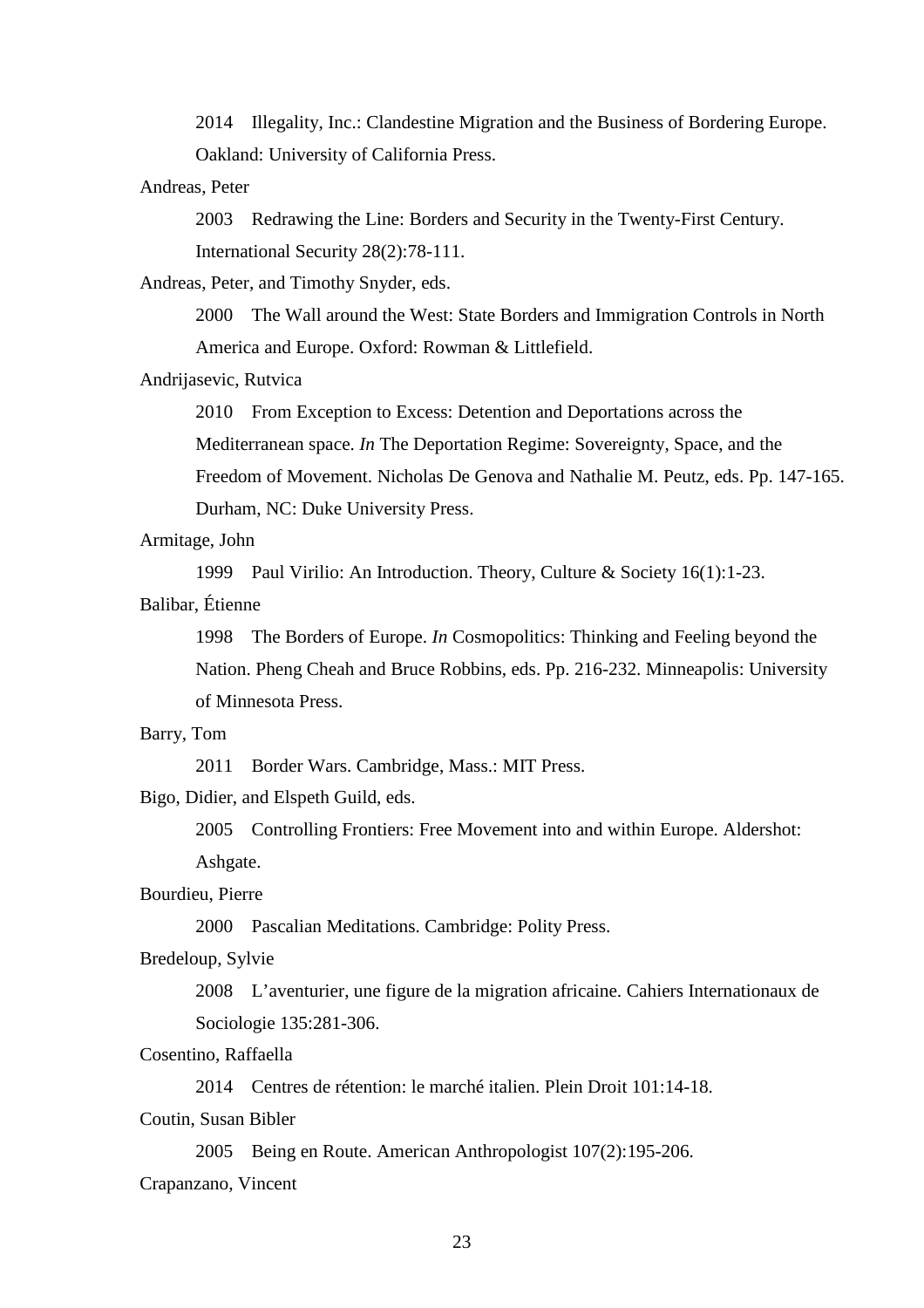1985 Waiting: The Whites of South Africa. London: Random House.

De Certeau, Michel

1984 The Practice of Everyday Life. Berkeley: University of California Press. De Genova, Nicholas

2012 Border, Scene and Obscene. *In* A Companion to Border Studies. Hastings Donnan and T.M. Wilson, eds. Pp. 492-504. Oxford: Blackwell Wiley.

## De Haas, Hein

2007 The Myth of Invasion: Irregular Migration from West Africa to the Maghreb and the European Union. IMI Research Report, University of Oxford.

# Desjarlais, Robert

1994 Struggling Along: The Possibilities for Experience among the Homeless Mentally Ill. American Anthropologist 96(4):886-901.

#### Driessen, Henk

1992 On the Spanish-Moroccan frontier: A Study in Ritual, Power and Ethnicity. Oxford: Berg.

# Fabian, Johannes

1983 Time and the Other: How Anthropology Makes its Object. New York: Columbia University Press.

#### Fassin, Didier

2001 The Biopolitics of Otherness: Undocumented Foreigners and Racial

Discrimination in French Public Debate. Anthropology Today 17(1):3-7.

#### Foucault, Michel

2008 The Birth of Biopolitics: Lectures at the Collège de France, 1978-79. Basingstoke: Palgrave Macmillan.

# Gaibazzi, Paolo

2010 Migration, Soninke Young Men and the Dynamics of Staying Behind. Ph.D. Dissertation, Department of Human Sciences and Education, University of Milano-Bicocca.

#### Giddens, Anthony

1995 Affluence, Poverty and the Idea of a Post-Scarcity Society.

Discussion Paper 63, United Nations Research Institute for Social Development.

# Glennie, Paul, and Nigel Thrift

1996 Reworking E.P. Thompson's 'Time, work-discipline and industrial capitalism'. Time and Society 5(3):275–299.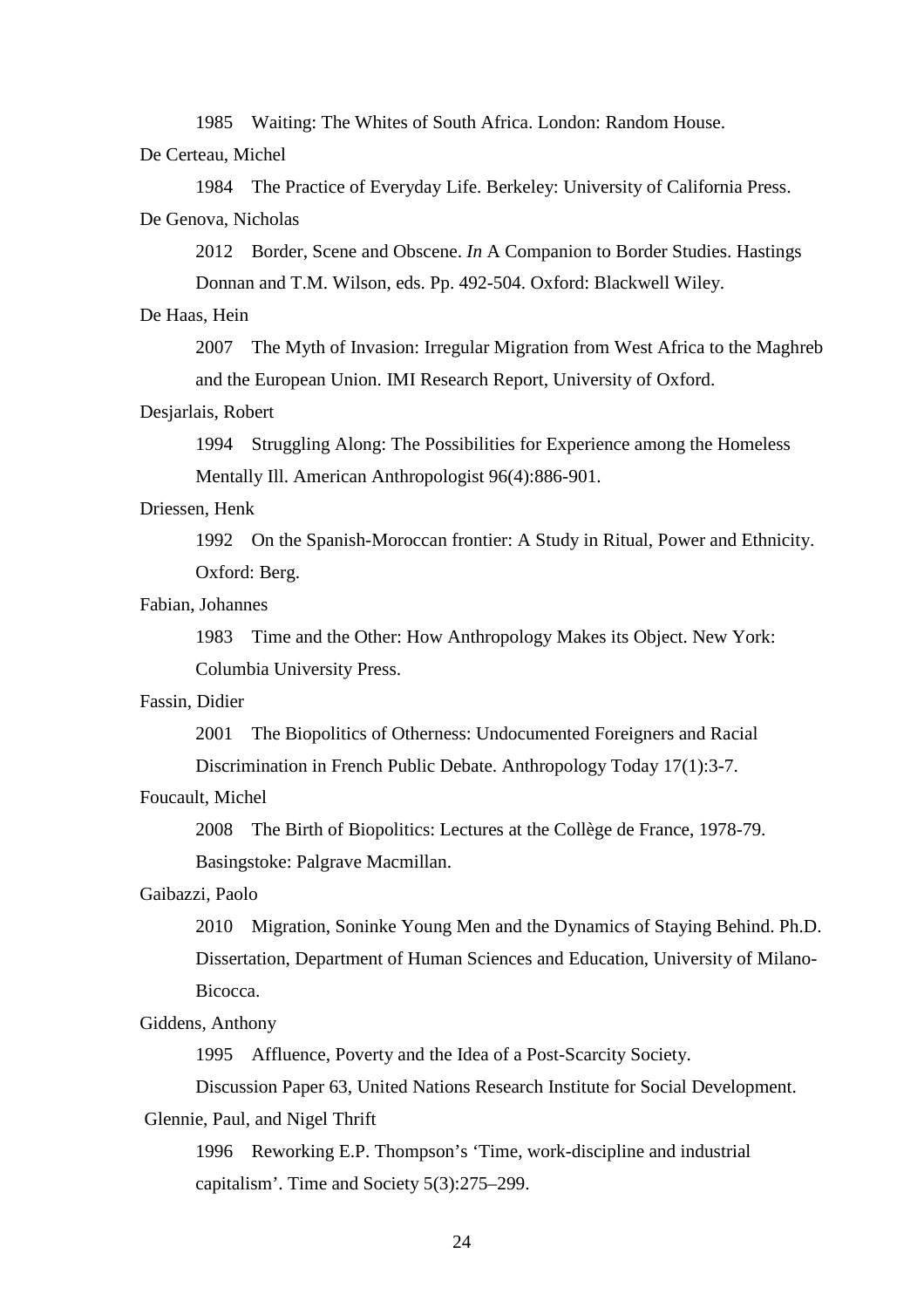#### Goffman, Erving

1961 Asylums: Essays on the Social Situation of Mental Patients and Other Inmates. Harmondsworth: Penguin Books.

# Green, Sarah

2013 Borders and the Relocation of Europe. Annual Review of Anthropology 42:345-361.

Griffiths, Melanie

2014 Out of Time: The Temporal Uncertainties of Refused Asylum Seekers and Immigration Detainees. Journal of Ethnic and Migration Studies, DOI: 10.1080/1369183X.2014.907737.

Griffiths, Melanie, Ali Rogers, and Bridget Anderson

2013 Migration, Time and Temporalities: Review and Prospect. COMPAS Research Resources Paper, University of Oxford.

# Guyer, Jane I.

2007 Prophecy and the Near Future: Thoughts on Macroeconomic, Evangelical, and Punctuated Time. American Ethnologist 34(3):409-421.

Hage, Ghassan

2009 Waiting. Carlton South: Melbourne University Press.

#### Harvey, David

1989 The Condition of Postmodernity: An Enquiry into the Origins of Cultural Change. Oxford: Blackwell.

#### Heyman, Josiah

1995 Putting Power in the Anthropology of Bureaucracy: The Immigration and Naturalization Service at the Mexico-United States border. Current Anthropology 36(2):261-287.

Inda, Jonathan Xavier, and Renato Rosaldo, eds.

2002 The Anthropology of Globalization. Oxford: Blackwell.

#### Jeandesboz, Julien

2011 Beyond the Tartar steppe: EUROSUR and the Ethics of European Border Control Practices. *In* Europe under Threat? Security, Migration and Integration. Pp.

111-132. J. Peter Burgess and Serge Gutwirth, eds. Brussels: VUB Press.

#### Jónsson, Gunvor

2008 Migration Aspirations and Immobility in a Malian Soninké Village. IMI Working Paper 10, University of Oxford.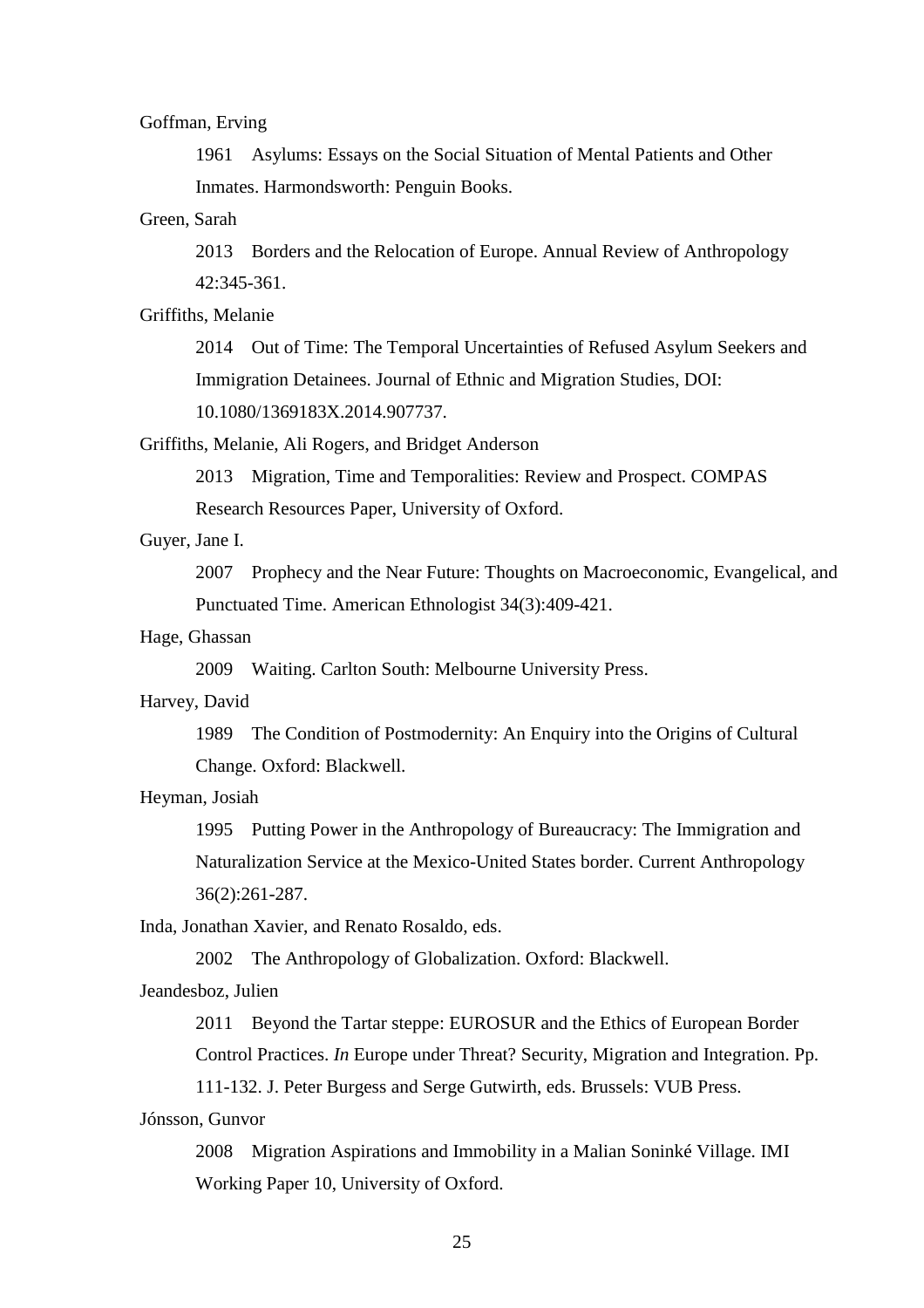#### Katz, Cindi

2004 Growing up Global: Economic Restructuring and Children's Everyday Lives. Minneapolis: University of Minnesota Press.

# Khosravi, Shahram

2014 Waiting: Keeping Time. *In* Migration: A COMPAS Anthology. Bridget Anderson and Michael Keith, eds. Oxford: COMPAS. Available online at <http://compasanthology.co.uk/waiting/>

#### Lucht, Hans

2012 Darkness Before Daybreak: African Migrants Living on the Margins in Southern Italy Today. Berkeley: University of California Press.

# Mountz, Alison

2011 The Enforcement Archipelago: Detention, Haunting, and Asylum on Islands. Political Geography 30:118-128.

#### Mountz, Alison, and Nancy Hiemstra

2012 Spatial Strategies for Rebordering Human Migration at Sea. *In* A Companion to Border Studies. T.M. Wilson and H. Donnan, eds. Pp. 455-472. Oxford: Wiley-Blackwell.

#### Munn, Nancy D.

1992 The Cultural Anthropology of Time: A Critical Essay. Annual Review of Anthropology 21:93-123.

#### Navaro-Yashin, Yael

2007 Make-Believe Papers, Legal Forms and the Counterfeit. Anthropological Theory 7(1):79-98.

#### Ong, Aihwa

1999 Flexible Citizenship: The Cultural Logics of Transnationality. Durham, NC: Duke University Press.

# Owens, Patricia

2009 Reclaiming 'Bare Life'? Against Agamben on Refugees. International Relations 23(4):567-582.

# Parker, Noel, Nick Vaughan-Williams, et al

2009 Lines in the Sand? Towards an Agenda for Critical Border Studies. Geopolitics 14(3):582–587.

## Pijpers, Roos

2011 Waiting for Work: Labour Migration and the Political Economy of Borders. *In*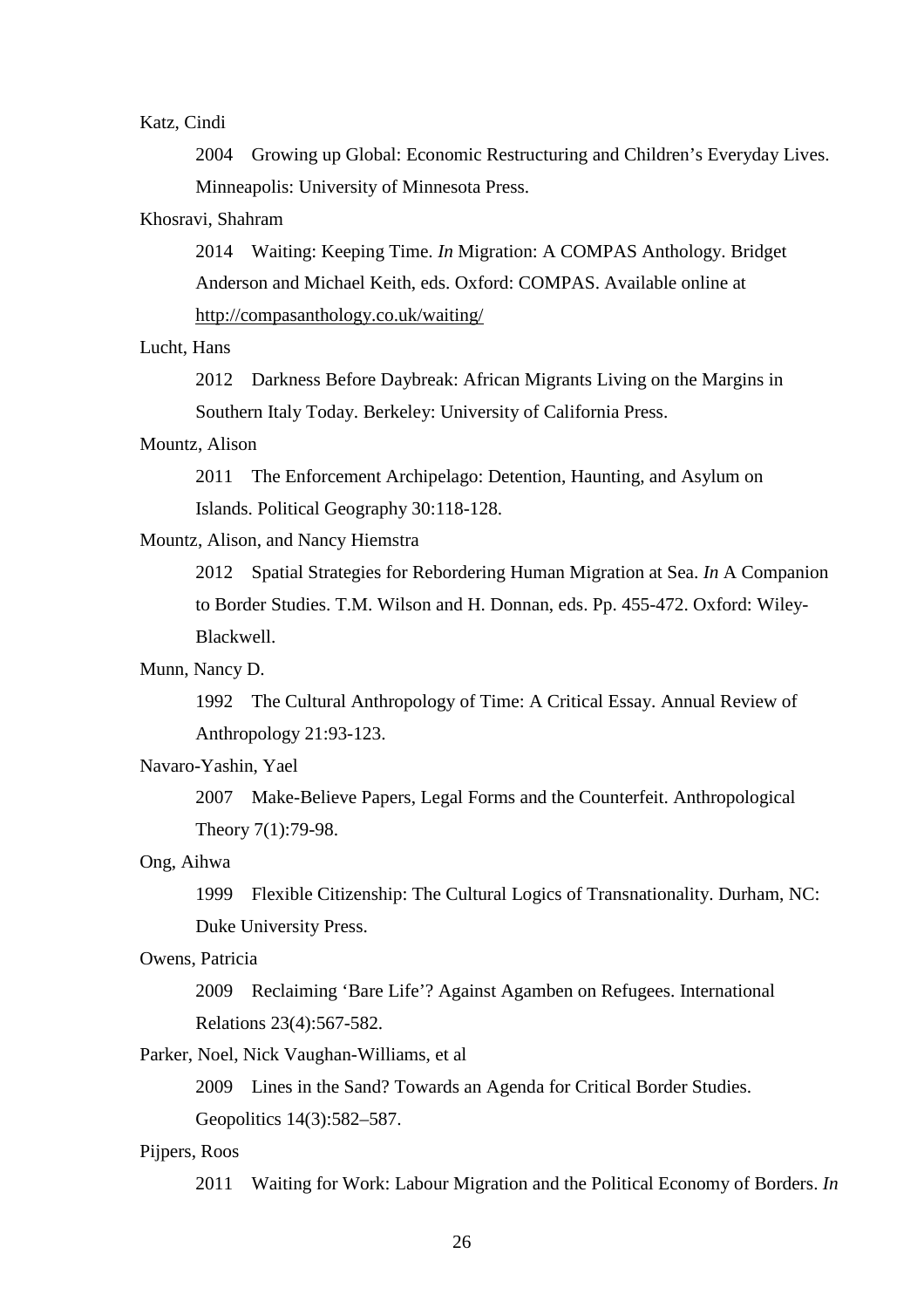The Ashgate Research Companion to Border Studies. Doris Wastl-Walter, ed. Pp. 417-438. Farnham: Ashgate.

Rajaram, Prem Kumar, and Carl Grundy-Warr

2007 Borderscapes: Hidden Geographies and Politics at Territory's Edge.

Minneapolis: University of Minnesota Press.

Rotter, Rebecca

2010 'Hanging In-Between': Experiences of Waiting among Asylum Seekers Living in Glasgow. Ph.D dissertation, Department of Social Anthropology, University of Edinburgh.

Selchow, Sabine

2014 Security Policy and (Global) Risk(s). *In* The Handbook of Global Security Policy. Mary Kaldor and Iavor Rangelov, eds. Pp. 68-84. Malden: Wiley-Blackwell.

Smart, Alan, and Josephine Smart

2008 Time-Space Punctuation: Hong Kong's Border Regime and Limits on Mobility. Pacific Affairs 81(2):175-193.

Thompson, E. P.

1967 Time, Work-discipline, and Industrial Capitalism. Past and Present 38:56-97. Thrift, N. J., and Jon May

2001 TimeSpace : Geographies of Temporality. New York: Routledge.

Tsianos, Vassilis, Sabine Hess, and Serhat Karakayali

2009 Transnational Migration Theory and Method of an Ethnographic Analysis of Border Regimes. Working Paper 55, Sussex Centre for Migration Research.

Vaughan-Williams, Nick

2008 Borderwork Beyond Inside/Outside? Frontex, the Citizen-Detective and the War on Terror. Space and Polity 12(1):63-79.

Virilio, Paul

1986 Speed and Politics: An Essay on Dromology. New York: Columbia University.

Walters, William

2004 The Frontiers of the European Union: A Geostrategic Perspective. Geopolitics 9(3):674-698.

2011 Foucault and Frontiers: Notes on the Birth of the Humanitarian Border. *In* Governmentality: Current Issues and Future Challenges. Ulrich Bröckling, Susanne Krasmann, and Thomas Lemke, eds. Pp. 138-164. New York: Routledge.